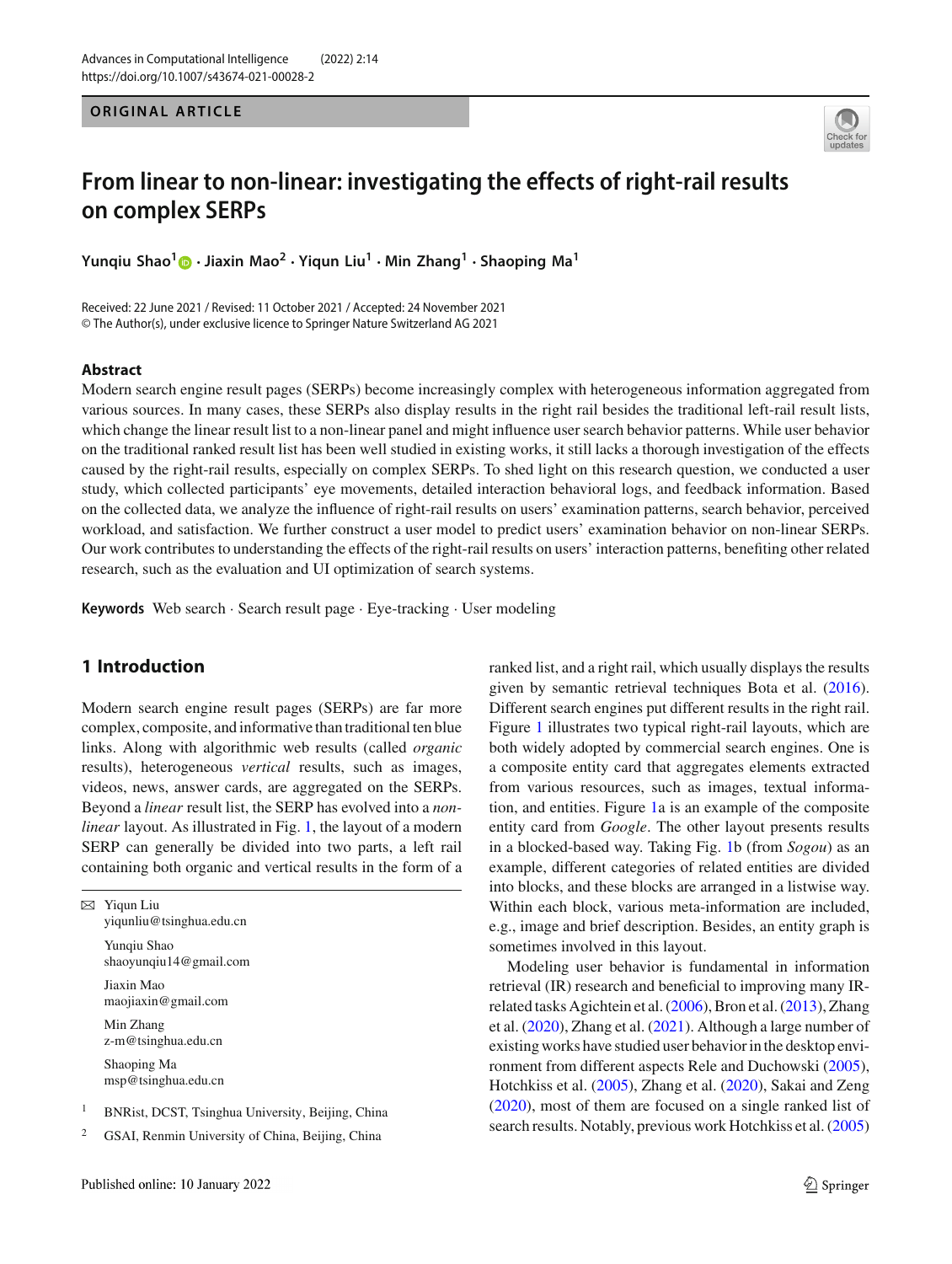

<span id="page-1-0"></span>**Fig. 1** Illustration of the modern non-linear SERP. **a** and **b** Are two typical layouts of the right rail. **a** Is a composite entity card. **b** Is a block-based layout, and this example contains both entity blocks and an entity graph

observed a "Golden Triangle" pattern of examination attention in the linear layout composed of organic results, where users pay more attention to the top-left results and examine results in a top-down manner. This behavior pattern also leads to the popularly adopted cascade model, within which, related research (e.g., result ranking, search evaluation) have placed extra emphasis on the top-left results.

The evolution of the SERP layout inevitably changes user behavior and, therefore, introduces new challenges for the existing methods. With the development of aggregated web search, a variety of vertical results have been presented in the SERPs. The earlier research line of the complex SERP is focused on the vertical results in the left rail, including user behavior modeling Liu et al[.](#page-14-6) [\(2015](#page-14-6)), ranking algorithms Chen et al[.](#page-14-7) [\(2012\)](#page-14-7), Wang et al[.](#page-15-2) [\(2013](#page-15-2)), and evaluation Zhou et al[.](#page-15-3) [\(2012](#page-15-3)).

Beyond changes in the left rail, results are also aggregated in the right rail, which changes the SERP into a non-linear layout. In recent years, a few works have paid attention to the non-linear layout. Specifically, Navalpakkam et al[.](#page-14-8) [\(2013\)](#page-14-8) pointed out that the flow of user attention on the non-linear page would change with the existence of the knowledge graph (KG) on the right side. Bota et al[.](#page-14-0) [\(2016\)](#page-14-0) investigated the effects of the composite entity cards through a crowdsourced user study. However, prior studies are focused on the composite entity card (Fig. [1a](#page-1-0)) in the right rail, ignoring the block-based right rail, which is also popularly adopted in the current search systems. Another limitation lies in that they mostly suppose that the results in the left rail are all organic ones, but a large proportion of these results are vertical ones in practical settings. Many previous studies have shown that the interaction patterns on vertical results are somewhat different from those on organic ones Sushmita et al[.](#page-15-4) [\(2010\)](#page-15-4), Liu et al[.](#page-14-6) [\(2015](#page-14-6)), Arguello and Capr[a](#page-14-9) [\(2014\)](#page-14-9), Wu et al[.](#page-15-5) [\(2020](#page-15-5)). Therefore, it is also reasonable to assume that the influence of right-rail results in practical search systems might differ from prior studies.

In the recent research on the complex SERP, a large proportion of works Wu et al[.](#page-15-5) [\(2020](#page-15-5)), Zhang et al[.](#page-15-0) [\(2020](#page-15-0)), Zhang et al[.](#page-15-1) [\(2021\)](#page-15-1), Sakai and Zen[g](#page-14-5) [\(2020](#page-14-5)) still focus on the left rail, omitting the right rail. For example, Wu et al. worked on the influence of the answer card shown on the top of the left rail Wu et al[.](#page-15-5) [\(2020](#page-15-5)). When constructing user models for evaluating the complex SERPs, the right-rail results are filtered out or ignored Zhang et al[.](#page-15-0) [\(2020](#page-15-0)), Sakai and Zen[g](#page-14-5) [\(2020](#page-14-5)). Notably, Azzopardi et al[.](#page-14-10) [\(2018\)](#page-14-10) inferred an examination sequence on the non-linear SERP according to the click-through logs of a commercial search engine and developed an evaluation metric based on the Information Foraging Theory (IFT) recently. Based on the examination sequence, Thomas et al[.](#page-15-6) [\(2018](#page-15-6)) developed "card-aware" metrics for offline evaluation of card-based SERPs. Their research has also highlighted the importance of considering the effects of right-rail results. However, the examination sequence inferred from click-through logs Azzopardi et al[.](#page-14-10) [\(2018](#page-14-10)) might still vary from users' actual examination flow. Therefore, we believe the effects of right-rail results on the complex SERPs are still under investigation.

In this study, we focus on investigating the influences of the block-based right-rail results on the complex SERP. Specifically, this study attempts to address the following research questions (**RQs**):

- **RQ1**: How do users allocate examination attention to the non-linear SERPs? When do they examine the right rail?
- **RQ2**: How do the right-rail results affect users' search process, search satisfaction, and perceived workload?
- **RQ3**: Can we predict the examination behavior on the complex SERPs?

To address these research questions, we conducted a laboratory user study  $(N = 30)$  using an eye-tracking device, which was carefully designed to simulate a realistic search environment. Eye movement and other interactive signals (e.g., click, hover, dwell time, query formulation) were collected during the search process. Besides, we also collected explicit feedback on search satisfaction and workload from the participants. We mainly investigated the effects of two variables, i.e., the existence and the examination of right-rail results. Specifically, the former one was controlled by manipulating the experimental interface during the search. The latter one was measured with the eye-tracker. The statistical analysis indicates that the display of blocked-based right-rail results has little influence on the search process, perceived satisfaction, or workload. However, users have more interactions with the SERPs, appear to struggle more, and feel less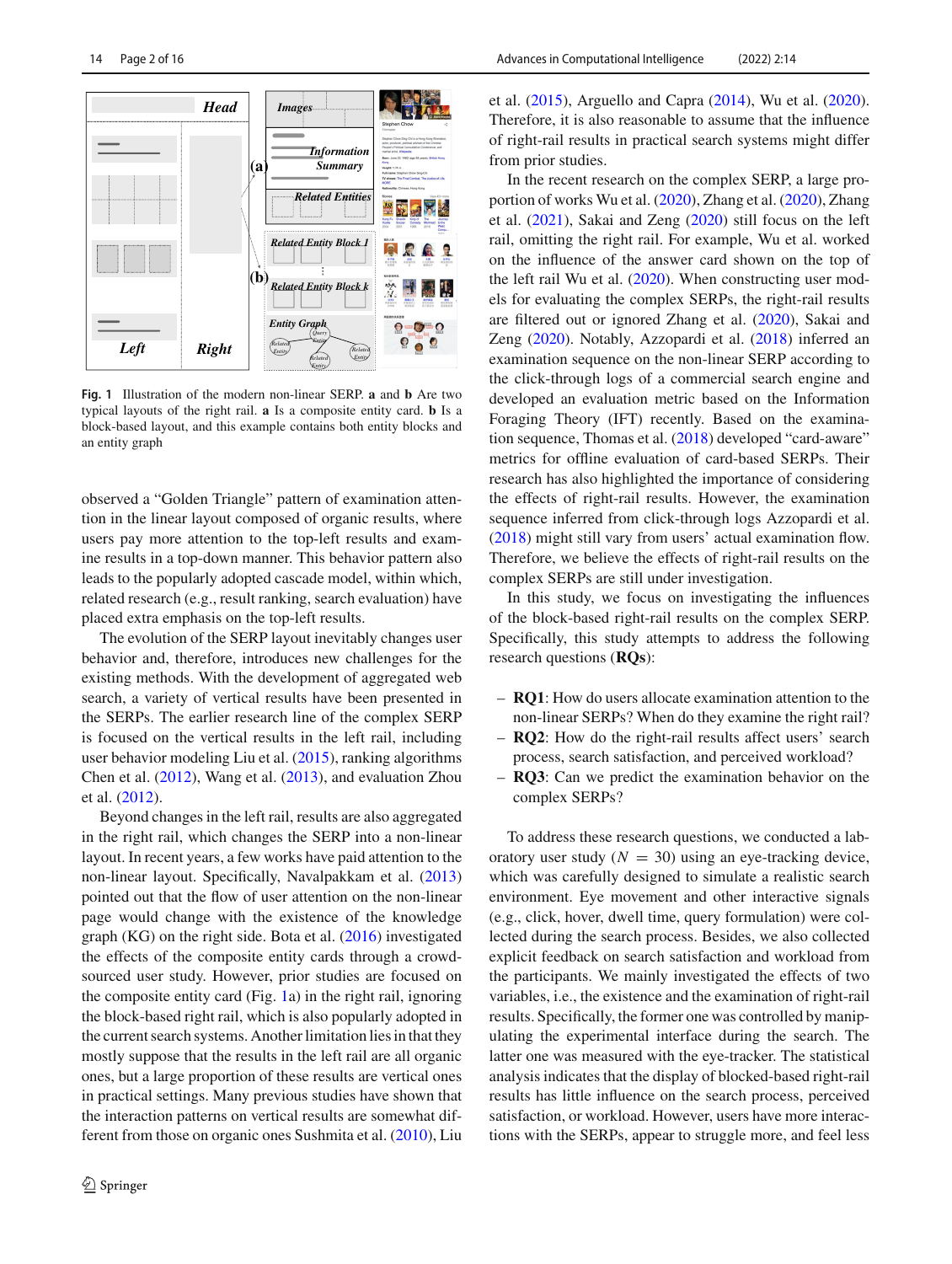satisfied if they examine the right-rail results. Furthermore, we build an explainable user model to predict examination behavior and make further interpretations. In summary, our key contributions are three folds:

- We conducted an eye-tracking user study tailored for investigating user behavior on the non-linear SERP. Different from previous work Navalpakkam et al[.](#page-14-8) [\(2013](#page-14-8)); Bota et al[.](#page-14-0) [\(2016\)](#page-14-0), this study simulated the realistic web search scenario, involving complex SERPs. This data set does not only support investigating the effects of rightrail results but can also support other IR research related to user modeling on the complex SERP. The data set is now open to the public.
- We investigate the effects of block-based results in the right rail from various perspectives. Compared with click-through, fixations are better indicators of examination, especially for the aggregated results. Based on eye movements and behavioral logs, we characterize how users allocate their examination attention to the complex non-linear SERP. Furthermore, we investigate the influence of displaying and examining the right-rail results on the search process, satisfaction, and workload.
- Inspired by the above observations that users' search behavior and satisfaction will change when they examine the right rail, we propose a supervised learning framework to predict user examination on the right rail using behavioral and static features. Furthermore, we interpret the predictive models by feature analysis, which supports understanding why the user examines the right rail. The results can further benefit other related IR tasks, such as interface optimization and search result evaluation.

# **2 Related work**

# **2.1 User modeling in web search**

User modeling is an essential task in both academic and industrial IR research. User behavior data have been explored and successfully applied to improve a variety of IR tasks in web search, including result ranking Agichtein et al[.](#page-14-1)  $(2006)$  $(2006)$ , Zhang et al[.](#page-15-1) [\(2021](#page-15-1)), search evaluation Rele and Duchowsk[i](#page-14-3) [\(2005](#page-14-3)), Zhang et al[.](#page-15-0) [\(2020\)](#page-15-0), interface optimization Bron et al[.](#page-14-2) [\(2013](#page-14-2)), Wu et al[.](#page-15-5) [\(2020](#page-15-5)), etc. In the work of user modeling in web search, one of the conventional techniques is to examine large-scale log data of commercial search engines Silverstein et al[.](#page-15-7) [\(1999](#page-15-7)), Mat-Hassan and Leven[e](#page-14-11) [\(2005](#page-14-11)). Besides, interactive data (e.g., mouse clicks and movements) are collected and explored in laboratory user study Huang et al[.](#page-14-12) [\(2011\)](#page-14-12), Liu et al[.](#page-14-13) [\(2019\)](#page-14-13) or diary study Teevan et al[.](#page-15-8) [\(2004](#page-15-8)), Zhang et al[.](#page-15-0) [\(2020](#page-15-0)), Chen et al[.](#page-14-14) [\(2021\)](#page-14-14). Eye-tracking, which can capture real-time eye movements effectively, is a favored technique

for investigating user examination behavior and, therefore, has been utilized in various search scenarios Hotchkiss et al[.](#page-14-4) [\(2005](#page-14-4)), Lagun et al[.](#page-14-15) [\(2014\)](#page-14-15), Xie et al[.](#page-15-9) [\(2017\)](#page-15-9), Li et al[.](#page-14-16) [\(2018](#page-14-16)), Zheng et al[.](#page-15-10) [\(2020](#page-15-10)). The "Golden Triangle" pattern was observed on the traditional ten-blue-link pages in web search Hotchkiss et al[.](#page-14-4) [\(2005](#page-14-4)). It suggested that users paid most of their attention to the top-left results, and the attention decreased when moving towards the bottom or right of the result page. On the other hand, the "middle-position bias" was observed in image search, where the image results were displayed in a two-dimensional panel Xie et al[.](#page-15-9) [\(2017](#page-15-9)), Xie et al[.](#page-15-11) [\(2019\)](#page-15-11). Besides the layout of the result page, result and task types affect examination patterns as well. Previous studies revealed that users paid more attention to the middle part of the SERP consisting of organic results, ads, and related searches Dumais et al[.](#page-14-17) [\(2010\)](#page-14-17) and tended to examine the result list deeper and more quickly when facing complex tasks Thomas et al[.](#page-15-12) [\(2013](#page-15-12)).

Besides user behaviors during the search process, search outcomes and workload are also significant components of user modeling. For instance, Arguello and Cho[i](#page-14-18) [\(2019](#page-14-18)) investigated how search outcomes and workload were impacted by individual cognitive characteristics and search interfaces (i.e., interleaved or blocked). Zhang et al[.](#page-15-0) [\(2020](#page-15-0)), Zhang et al[.](#page-15-13) [\(2020](#page-15-13)) worked on modeling user satisfaction during search.

### **2.2 Aggregated web search**

Modern search engines aggregate heterogeneous results from multiple sources on the result page, known as verticals. Differences in user behaviors have been observed in the context of the aggregated search. Based on the study of user clickthrough data, Sushmita et al[.](#page-15-4) [\(2010\)](#page-15-4) found that users clicked more on video results than the image and news ones. Furthermore, Liu et al[.](#page-14-6) [\(2015\)](#page-14-6) observed attraction, cutoff, and spill-over examination effects brought by vertical results through an eye-tracking user study. Verticals have also been incorporated into click models Chen et al[.](#page-14-7) [\(2012](#page-14-7)), Wang et al[.](#page-15-2) [\(2013](#page-15-2)) to improve their effectiveness. Recently, Wu et al[.](#page-15-5) [\(2020](#page-15-5)) conducted a user study to inspect the impact of providing direct answers in search results, which could also be viewed as a vertical type. In general, most of the research on aggregated search focused on the linear result list shown on the left side of the page.

In recent years, the non-linear layout has also inspired some work on methodologies for interface optimization Wang et al[.](#page-15-2) [\(2013](#page-15-2)) and search evaluation Chuklin et al[.](#page-14-19) [\(2016](#page-14-19)), Azzopardi et al[.](#page-14-10) [\(2018](#page-14-10)), Thomas et al[.](#page-15-6) [\(2018\)](#page-15-6). Navalpakkam et al[.](#page-14-8) [\(2013\)](#page-14-8) first observed that the flow of user attention on the non-linear result page with knowledge graphs were different from that on linear pages. However, their study focused more on how to predict the eye gaze on SERPs with mouse movement data and did not thoroughly analyze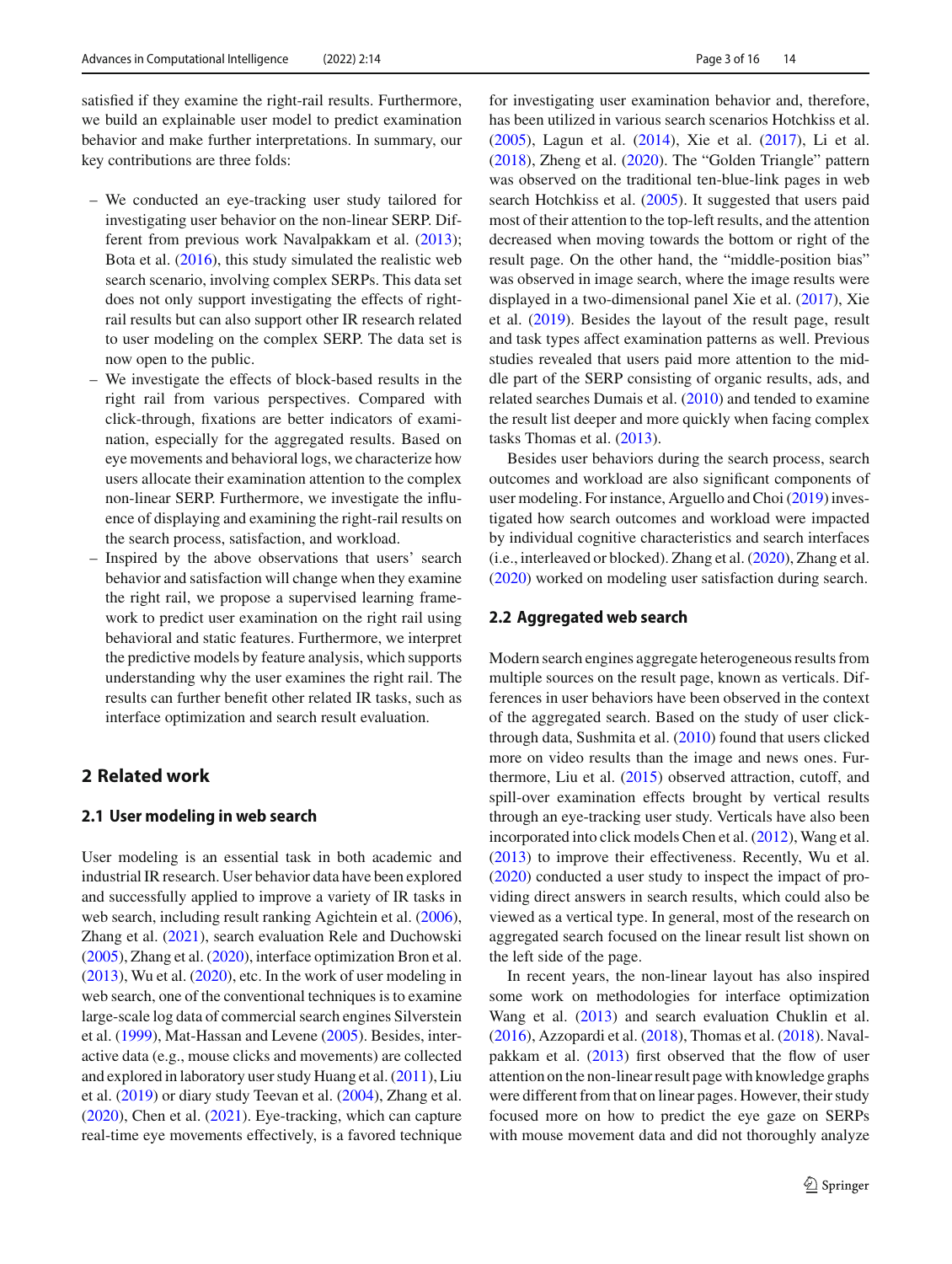how users' search behavior was altered by the knowledge graph in the right rail. Bota et al[.](#page-14-0) [\(2016\)](#page-14-0) conducted a crowdsourced online user study to investigate the effects of entity cards given ambiguous search topics. However, they only maintained the organic results in the left rail and manipulated the presence and properties of entity cards, including their content, coherence, and diversity. The experimental settings were quite distinct from the realistic search scenario. Recently, Azzopardi et al. fitted an examination sequence on the complex non-linear SERPs, which has been applied for developing evaluation metrics of SERPs Azzopardi et al[.](#page-14-10) [\(2018](#page-14-10)), Thomas et al[.](#page-15-6) [\(2018](#page-15-6)). However, as stated by Navalpakkam et al[.](#page-14-8) [\(2013](#page-14-8)), although mouse measures are somehow correlated with eye gaze, eye-tracking is still more sensitive and cannot be fully substituted. Lacking an in-depth investigation into the impact of right-rail results on the complex SERPs, recent related research mainly dismissed the right rail, such as developing click models Zhang et al[.](#page-15-1) [\(2021\)](#page-15-1) and evaluating SERPs Zhang et al[.](#page-15-0) [\(2020](#page-15-0)), Sakai and Zen[g](#page-14-5) [\(2020](#page-14-5)).

This paper conducted a lab-based, eye-tracking study rather than a crowd-sourced study to collect a more comprehensive behavior data set in a more realistic search scenario. In particular, compared with Bota et al[.](#page-14-0) [\(2016](#page-14-0))'s study, we (1) use a SERP layout that is more similar to that of commercial search engines as we have not filtered out the vertical results in the left rail. (2) We cover various types of search tasks instead of limiting them to ambiguous search topics. (3) We not only investigated the influence of displaying right-rail results but also that of examining right-rail results as the eyetracking data enable us to determine whether the participant has examined the right-rail results. We believe that our study would advance in understanding how users interact with the non-linear SERPs.

# <span id="page-3-1"></span>**3 User study**

# **3.1 Collecting behavior data**

<span id="page-3-0"></span>*Tasks* We designed our tasks based on the queries with intermediate frequency in 1 day's search logs of a commercial search engine. We manually selected 21 queries and ensured that all of the initial queries would trigger right-rail results in our experimental search engine. To clarify the information need, we further constructed more detailed background descriptions. The tasks were designed to be either exploring or fact-finding, covering different task types. Table [1](#page-3-0) gives examples of each type. Compared with the fact-finding tasks, the exploring tasks usually involved richer information need. We expected users to interact more with the search system, thus including more exploring tasks to collect more behavioral signals in our user study. Specifically, seven of the tasks

|             | rent task types<br>able 1 Examples of search tasks and initial queries for differ-                                                          |                     |
|-------------|---------------------------------------------------------------------------------------------------------------------------------------------|---------------------|
| ask Type    | <b>Task Description</b>                                                                                                                     | nitial Query        |
| xploring    | magine that you are planning to travel in Hong Kong for 3 days. You would like to know some places of interest and the possible money cost. | Travel in Hong Kong |
| act-Finding | "Himalayan" for the Android phone<br>You would like to download an app called                                                               | Himalayan           |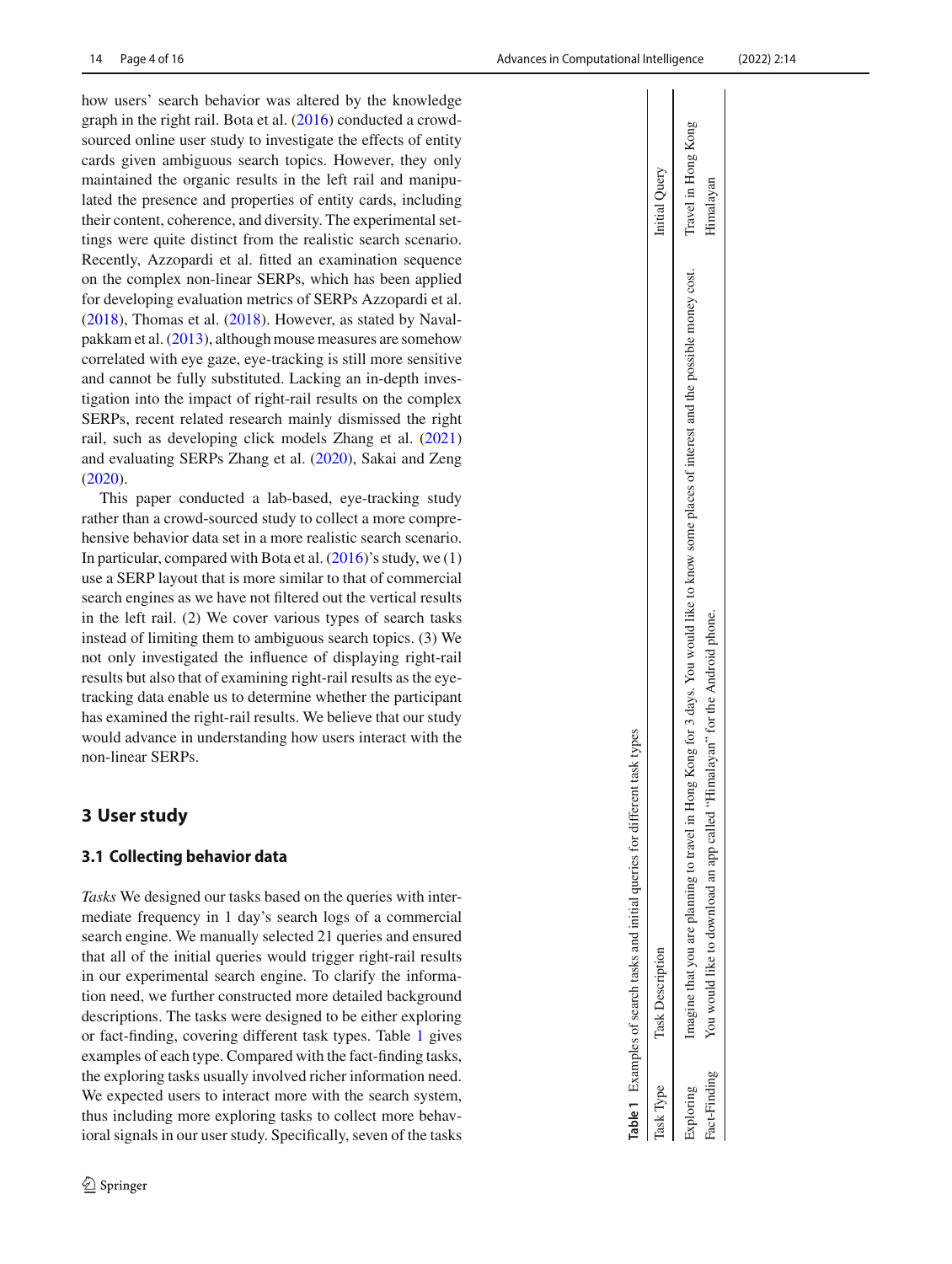were "fact-finding", and the others were "exploring", and one of the exploring tasks was used as the warm-up training task. Note that we focus on the effects of right-rail results rather than task types in this study. Different task types are involved for better coverage and approximation of the realistic search environment.

*Participants* We recruited 30 participants (13 males and 17 females, aged from 17 to 33) via online forums and social networks. The participants had a variety of background majors, e.g., engineering, social science, arts. All participants reported being familiar with current search engines in the desktop environment and using web search daily. It took about 1.5 h for each participant to complete the main tasks. The participant would be paid about 15 dollars for involvement.

*Experiment system and platform* In our study, the experiment system was deployed on a 17-inch LCD monitor with a resolution of  $1366 \times 768$  in pixels. Google Chrome browser was used to display the pages of the experimental systems. We developed a customized browser extension to control the presentation of right-rail results and, meanwhile, log users' search behaviors on the SERPs. The behavioral signals and corresponding SERPs would be saved in a backend database for further analysis. A head-free eye tracker, Tobii X2-30, was applied to capture eye movements. The error angle was no more than 0.5◦ in our experimental setting, where operating distance was 40–50cm and the gaze angle  $\leq 30^{\circ}$ . The eye movements, including fixations and saccades, were detected using the built-in algorithms in Tobii Studio. Specifically, the fixation refers to that the eyes land on an object for a period of time (typically 200–250ms). Meanwhile, the saccade means rapid eye movement from one point to another within a period (typically 20–50ms). Previous research Xie et al[.](#page-15-9) [\(2017](#page-15-9)), Li et al[.](#page-14-16) [\(2018\)](#page-14-16), Zheng et al[.](#page-15-10) [\(2020\)](#page-15-10) has found that fixations were correlated with user examination attention and involved less noise compared with saccades. Therefore, we mainly inspected the fixations in the following experiments and selected the 200ms as the lower bound of the fixation time, following previous work.

*Experimental manipulation* To investigate the effects of right-rail results, we manipulated the presence of the right rail in the user study. As shown in Fig. [2,](#page-4-0) there were two experimental conditions, SERPs with right-rail results (denoted as "w/ R") and SERPs without right-rail results (denoted as "w/o R"). The results shown in the left rail remained identical for both conditions. The injected JavaScript controlled the presence of the right rail according to the experimental condition. Among the 20 main tasks, each participant completed ten under the "w/ R" condition and the other ten under the "w/o R" condition. The main tasks were shown to participants in random order to balance the order bias Lagun et al[.](#page-14-15)



<span id="page-4-0"></span>**Fig. 2** Illustration of the experimental manipulations, denoted as "w/ R" and "w/o R," respectively

[\(2014](#page-14-15)). In particular, Fig. [3](#page-5-0) gives an example of the "w/ R" SERP. The left rail contained a variety of search results, e.g., organic results and image results. The right rail consisted of blocked-based results, such as related entity blocks and the entity graph. Note that some right rails might not involve the entity graph.

*Procedure* Figure [3](#page-5-0) shows the procedure of the user study. Before starting the main tasks, each participant was instructed to calibrate the eye-tracking device and sign the informed consent. To ensure the participant familiar with the experimental procedure, we used an example task as a tutorial for the warm-up training. After the pre-experiment training, each participant was instructed to complete the 20 main tasks. Each task comprised five stages:

- *Task description* A detailed task description was provided at the beginning of each task to simulate a realistic web search scenario. In this stage, the participant was required to read the description. Then she was asked to repeat it in her own words to make sure having understood the information need.
- *Pre-task questionnaire* Then the participant was asked to report the level of her interest, knowledge, and expected difficulty before searching in the pre-task questionnaire. All the questions were answered in a five-point Likerttype scale (1: not at all, 5: very), following previous work Mao et al[.](#page-14-20) [\(2018\)](#page-14-20).
- *Search* Once finishing the pre-task questionnaire, the participant was directed to an experimental search system, where the results were crawled from a commercial search engine. In particular, we provided the initial query and the corresponding SERP was crawled and saved in advance. In that way, the first query results were identical for all participants except for the existence of the right rail. In this stage, the participant could freely scroll up and down, click on results, and reformulate queries, just like using a search engine naturally. The participant could finish searching by closing the searching page whenever she thinks that she has obtained adequate information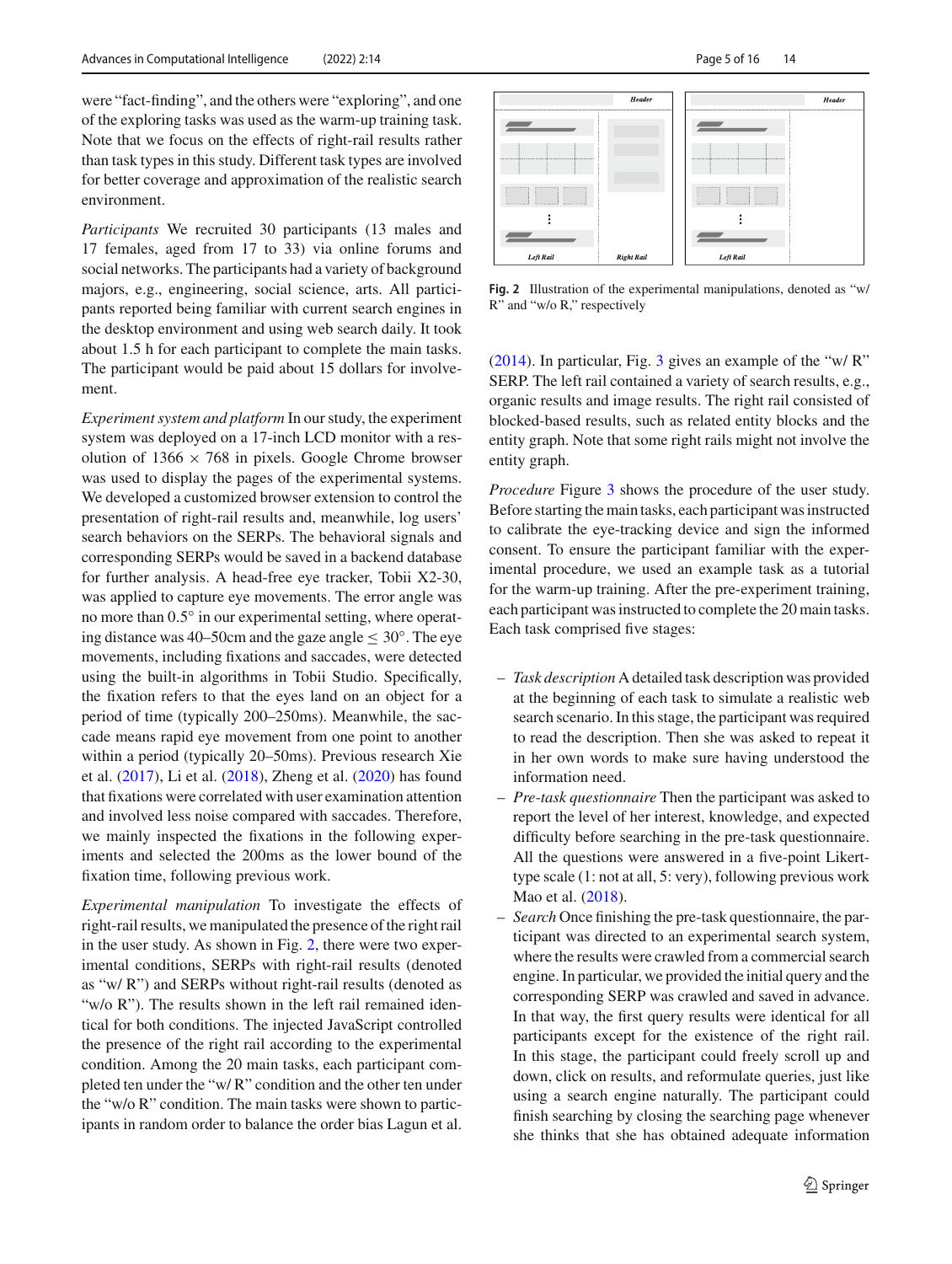

<span id="page-5-0"></span>**Fig. 3** Procedure of our user study. An example of the non-linear SERP is shown in the lower left corner (some right-rail results only contain entity blocks)

or could hardly find more helpful information for this task. In this stage, the participant's eye movements were recorded by the eye tracker, and her behavioral signals on the SERPs were collected by the chrome extension and the experimental platform.

- *Post-task questionnaire* After the participant completed searching, she was directed to the post-task questionnaire. At first, she was required to answer an open-ended task-specific question to ensure that she did the experiment carefully. Taking the first task in Table [1](#page-3-0) ("Travel in Hong Kong") as an example, she was asked to list several potential destinations and give the budget. Then she was instructed to report her perceived workloads Hart and Stavelan[d](#page-14-21) [\(1988](#page-14-21)), the satisfaction of the session and each query. Similarly, these questions were answered in the 5-point Likert-type scales (1: not at all, 5: very).
- *Result assessment* In this stage, the platform showed the corresponding SERPs chronologically. The participant was asked to make annotations of usefulness and attractiveness (both in 4-point scales Mao et al[.](#page-14-22) [\(2016\)](#page-14-22), Shao et al[.](#page-15-14) [\(2019](#page-15-14))) for the results she has ever examined or noticed in the "search" stage. Once finishing this stage, the participant could start a new task with the same procedure.

Before the experiment, a pilot study, which involved two additional users, was conducted in advance to make sure the procedure and the experimental systems worked well.

*Data cleansing* After careful inspection, we filtered out the 33 search sessions that might involve technical flaws. To be specific, 3 of them involved incomplete SERPs due to unexpected network instability. 13 of them were caused by the sudden disconnection of the eye-tracking device during the search process. 17 of them were caused by some participants' misoperation which might lead to flaws in recording eye-movement and behavioral logs, including changing their sitting positions drastically (4), searching without running the

| <b>Table 2</b> Statistics of the collected data set |
|-----------------------------------------------------|
|                                                     |

<span id="page-5-1"></span>

| # users | $#$ tasks | # sessions $(w/R)$ | # sessions $(w/o R)$ |
|---------|-----------|--------------------|----------------------|
| 30      | 20        | 281 (E:182, F:99)  | 286 (E:186, F:100)   |

"E" and "F" indicate the numbers of "exploring" and "fact-finding" sessions, respectively

browser extension plugin (3), ending search without closing the searching pages (10). Table [2](#page-5-1) shows the general statistics of the filtered data set. Since about 70% sessions (394 in 567, indeed) contain only one query, we think that the reformulated queries will not have much impact on the behavior on the initial SERP. Following previous works Bota et al[.](#page-14-0) [\(2016](#page-14-0)), Navalpakkam et al[.](#page-14-8) [\(2013\)](#page-14-8) in non-linear SERP, we only consider the initial query of each session in the following query-level analysis for consistency in the result sets across users.

# **3.2 Collecting external annotations**

After collecting user behavior and explicit feedback in the user study, we further hired 3 external assessors to make annotations for the results on the first result pages of the initial queries. The results in the left and right rail were annotated in a blockwise way. Task descriptions were also provided for disambiguation. Annotations for "snippet relevance" and "click necessity" Luo et al[.](#page-14-23) [\(2017](#page-14-23)) were collected. In particular, snippet relevance of a result was annotated based on its part displayed on the SERP using a 4-point scale Mao et al[.](#page-14-22) [\(2016](#page-14-22)), Shao et al[.](#page-15-14) [\(2019\)](#page-15-14). Click necessity within a 3-point scale (1: not necessary, 2: possibly necessary, 3: necessary) was used to measure the need to click further and visit the landing page, independent of the snippet relevance, following previous work Luo et al[.](#page-14-23) [\(2017](#page-14-23)). The Fleiss's Kappa of snippet relevance and click necessity judgments across three assessors are 0.5374 and 0.6107, respectively, indicating moderate agreements Fleis[s](#page-14-24) [\(1971](#page-14-24)). If there are disagree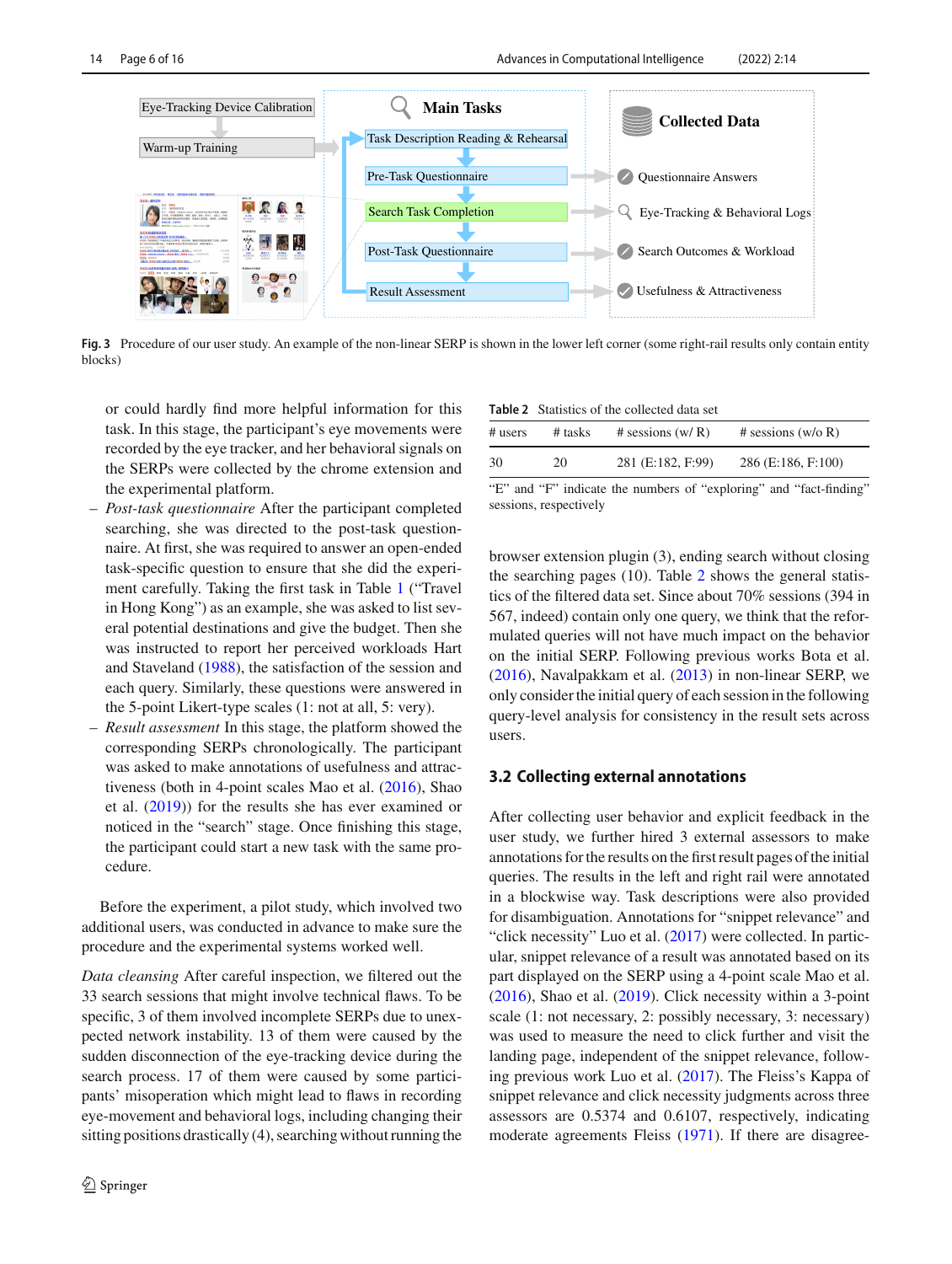and right rail

<span id="page-6-0"></span>

ments among assessors, the median value is used as the final score in the following experiments.

The distributions of relevance and click necessity are shown in Fig. [4.](#page-6-0) As for snippet relevance (Fig. [4a](#page-6-0)), significantly different distributions can be observed in the left and right rail. Over 50% of left results are of high snippet relevance, while a large proportion of the right-rail results are judged to be less relevant. Meanwhile, right-rail results show a lower level of click necessity (Fig. [4b](#page-6-0)), which suggests that it is easier for users to obtain information or make judgments in the right rail according to the contents displayed on the SERP without clicking. We assume that these distributions have somewhat relationships with the layout of the rightrail results, where results are usually shown in the form of images along with short phrases (entity names). One advantage is that little effort is required for a user to obtain the information and make corresponding judgments, but the disadvantage is that the short phrases can only provide limited information directly due to the text length.

# **4 Effects of right-rail results**

### **4.1 Examination attention**

First, we investigate the attention allocation on the SERPs regarding **RQ1**. As mentioned in Sect. [3,](#page-3-1) we take the fixation on a result that is no less than 200ms ("valid fixation") as the indicator of examination and dismiss the others, referring to previous work Lorigo et al[.](#page-14-25) [\(2008\)](#page-14-25), Xie et al[.](#page-15-9) [\(2017](#page-15-9)), Li et al[.](#page-14-16) [\(2018](#page-14-16)).

*Overall patterns* Among the 281 SERPs with right-rail results, 44 of them have valid fixations, while only 3 SERPs have clicks on the right rail. Given that the composite rightrail results have lower click necessity, fixation is a more sensitive and suitable examination signal. In general, examining the right-rail results accounts for a modest but substantial proportion (15.7%). We take a deeper look at the examination sequences that have valid fixations on the right rail (denoted as "w/ ER"). The way to the extract examination sequence from eye-tracking data is similar to prior research Arguello et al[.](#page-14-26) [\(2013\)](#page-14-26), Huang et al[.](#page-14-12) [\(2011\)](#page-14-12). As results, concerning the start position of examining the right rail in a path, the average and median positions are 69% and 73% in the whole path, respectively. Meanwhile, examination sequences that end with the right-rail examination account for 31.8% in the "w/ ER" SERPs. The results suggest that users tend to examine the right rail in the latter part of their examination. Only one block of results in the right rail would be examined at most of the time (63.64%). Various patterns occur when people examine multiple result blocks in the right rail. One is examining the results of the left and right rail in two separate continuous sequences. The other is examining result items of two sides in an interwoven way. In our study, the former pattern accounts for the majority (62.5%), but due to a highlevel of data sparsity and individual differences, we cannot infer a specific examination order in this work while leaving it for the future work.

*Positional patterns* As mentioned in the previous sections, the results of modern SERPs are displayed in more complex layouts. Different results are show with different heights on the SERP, so we use the absolute position instead of the result segmentation in this part. Note that the results in the right rail are always displayed within the first fold of SERP. Thus, we focus on the examination attention distribution within the first-page fold, which commonly contains about three results in the left rail. In Fig. [5,](#page-7-0) we plot the horizontal distributions of users' first and overall fixations. As for the first fixation position, there is no significant difference between the two distributions (two-sample K–S test,  $p = 0.17$ ), and the peaks both occur in the left half of the page (Fig. [5a](#page-7-0)). It indicates that users are still used to starting examination from the results in the left part regardless of the existence of right-rail results. In particular, the first examination always starts from the left-top results considering vertical positions of the first arrival. It is also consistent with the former analysis of users' examination sequence that they tend to examine the right rail in the latter part of examination. However, as for the overall fixations, we observe a significant difference between the horizontal distributions (two-sample K–S test,  $p = 0.003$ ). As shown in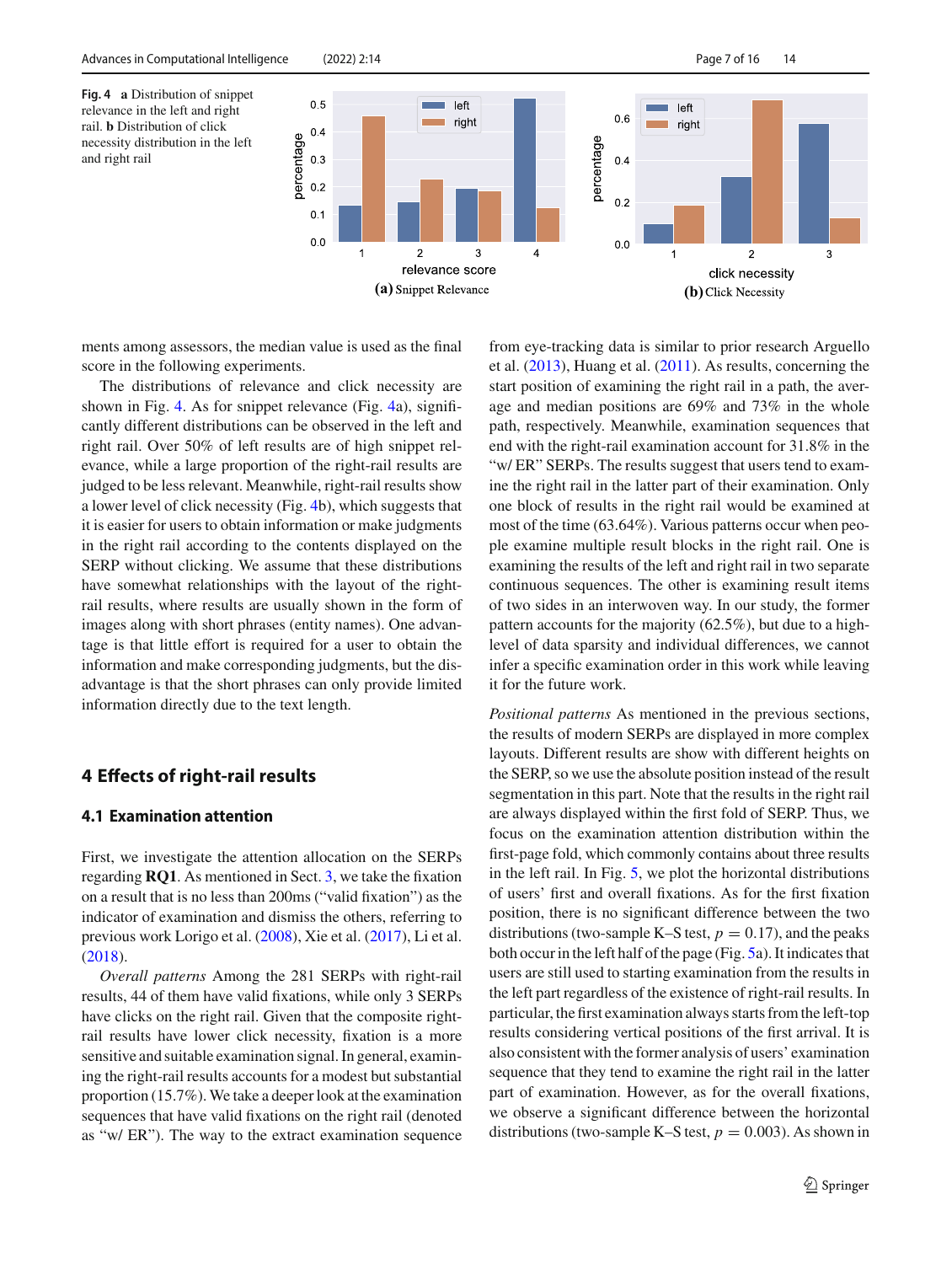<span id="page-7-0"></span>

<span id="page-7-1"></span>**Fig. 6 a**, **b** Are the distributions of fixation on "w/ R" and "w/o R" SERPs, respectively. **c** Is the difference between fixation distributions ("w/ R" - "w/o R"). The *x*-axis (*y*-axis) denotes the horizontal (vertical) position in the grid unit

Fig. [5b](#page-7-0), with results in the right rail, another small peak occurs in the right half and the corresponding left peak appears to drop a little.

In Fig. [6,](#page-7-1) we divide the page into six rows and ten columns. The height and width of each grid are both 136.6*px*. The attention in each grid is represented by the number of valid examination fixations on the grid and normalized by the number of SERPs under the corresponding experimental condition. In general, we can observe an F-shape pattern of attention in both conditions (Fig. [6a](#page-7-1), b). It suggests that users still pay great attention to the left-top results even in the nonlinear layout. Since the first row mainly contains the query

input box and some query suggestions, it is reasonable that this row draws little attention. However, there do exist some differences between these two distributions. To further clarify the difference, we subtract the attention distributions, i.e., "w/ R" attention distribution - "w/o R" attention distribution, as shown in Fig. [6c](#page-7-1). We observe that along with more attention paid to the right side, attention paid to the parallel grids in the left part decreases, especially for the top results. With the results go deeper in the vertical dimension, the difference shrinks.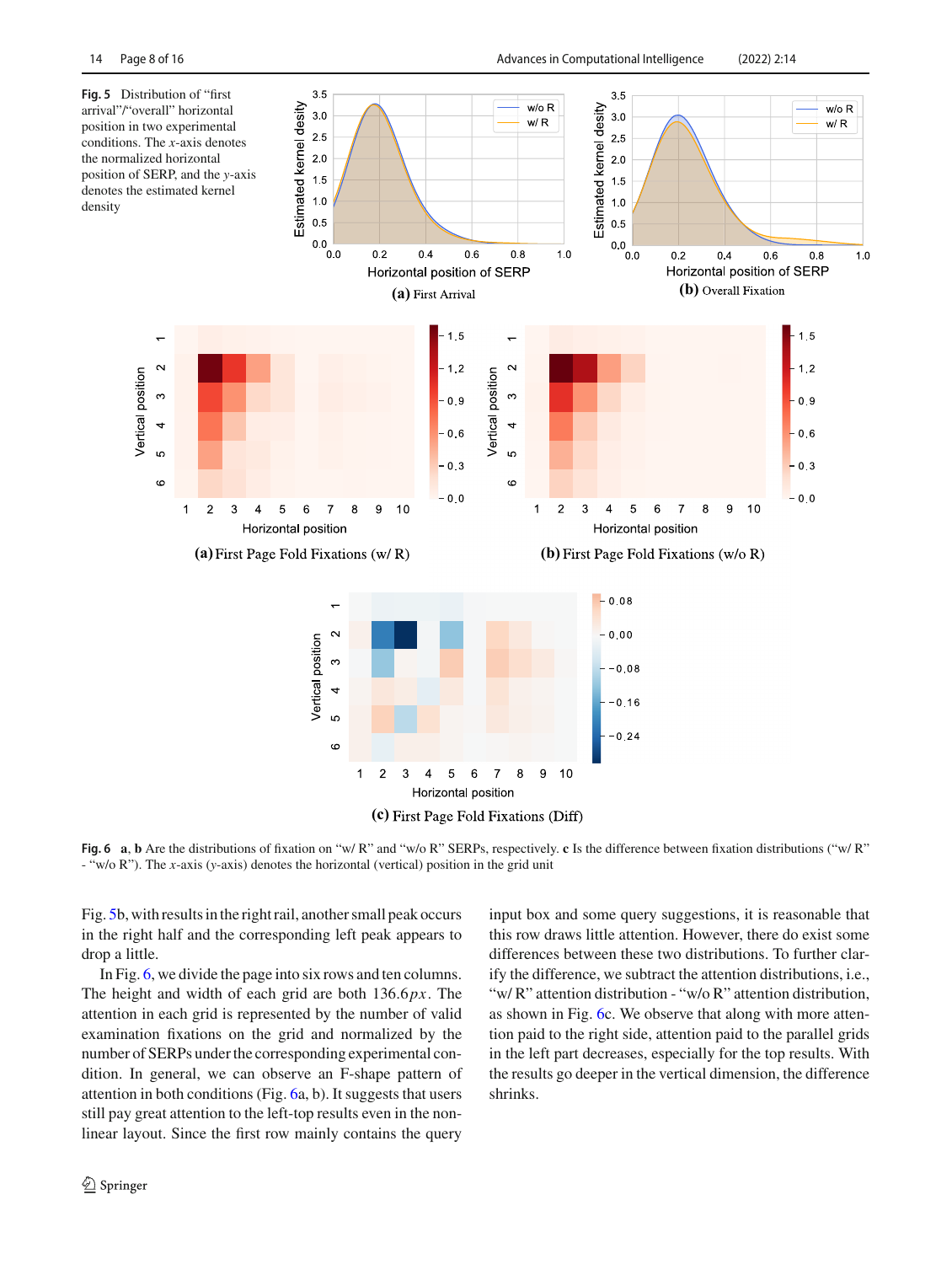#### <span id="page-8-0"></span>**Table 3** Details of behavioral measures used in the experiment

| Description<br>Measure  |                                                                           |  |
|-------------------------|---------------------------------------------------------------------------|--|
| query time              | Total time (s) of the query                                               |  |
| SERP time               | Time (s) on the SERP                                                      |  |
| avg rank $(E)$          | Average rank of fixated results                                           |  |
| $max$ rank $(E)$        | Max rank of fixated results                                               |  |
| #results left $(E)$     | Number of fixated results in the left rail                                |  |
| #results all $(E)$      | Number of fixated results on the SERP                                     |  |
| avg fixation time       | Average of fixation time (s) on a result                                  |  |
| $\#revisit(E)$          | Number of revisiting fixations                                            |  |
| #direction change $(E)$ | Number of changes of vertical directions during examination               |  |
| #results left $(C)$     | Number of clicked results in the left rail                                |  |
| #results all $(C)$      | Number of clicked results on the SERP                                     |  |
| <b>TTFC</b>             | Time (s) from query to first click                                        |  |
| LCTE                    | Time (s) from last click to ending the query                              |  |
| avg rank $(C)$          | Average rank of clicked results                                           |  |
| $max$ rank $(C)$        | Max rank of clicked results                                               |  |
| avg interval time $(C)$ | Average time (s) between clicks                                           |  |
| #revisit $(C)$          | Number of revisiting clicks                                               |  |
| P(C E)                  | Probability of clicking on the fixated results                            |  |
| #results left(H)        | Number of hovered results in the left rail                                |  |
| #results all $(H)$      | Number of hovered results on the SERP                                     |  |
| <b>TTFH</b>             | Time (s) from query to first hover                                        |  |
| <b>LHTE</b>             | Time (s) from last hover to ending the query                              |  |
| avg rank $(H)$          | Average rank of hovered results                                           |  |
| $max$ rank $(H)$        | Max rank of hovered results                                               |  |
| avg interval time (H)   | Average time (s) between hovers                                           |  |
| avg hover time          | Average time (s) of hovering on a result                                  |  |
| $\#revisit(H)$          | Number of revisiting hovers                                               |  |
| P(H E)                  | Probability of hovering on the fixated results                            |  |
| #queries                | Number of queries in a session                                            |  |
| requery ratio           | Ratio of reformulated queries in a session                                |  |
| reform init q           | Whether to reformulate the initial query                                  |  |
| session time            | Total time (s) of a session                                               |  |
| SERP time (session)     | Time (s) spent on SERPs in a session                                      |  |
| #queries $w/o C$        | Number of queries without click                                           |  |
| #queries w/o H          | Number of queries without hover                                           |  |
| #avg requery words      | Average number of words in the reformulated queries within a session      |  |
| #requery voc            | Total number of unique words in the reformulated queries within a session |  |

### **4.2 Search process, satisfaction, and workload**

To address **RQ2**, we generate behavioral measures using the eye-tracking and logged data in the user study. Furthermore, we analyze the effects of right-rail results on these behavior measures and users' feedback of satisfaction and workload quantitatively.

*Measures* Based on the collected eye movements and interactive behaviors during the search process, we compute a variety of query-level and session-level behavioral measures. Table [3](#page-8-0) gives the details of each measure. The fixation ( $\geq$ 200ms) on a result is considered as an examination signal and the corresponding measures are denoted by "E". Besides, clicks and hovers ( $\geq$  300ms), denoted by "C" and "H", respectively, are also significant measures that represent users' interactions Navalpakkam et al[.](#page-14-8) [\(2013\)](#page-14-8), Chen et al[.](#page-14-27) [\(2017](#page-14-27)). For each type of signal ("E", "C", and "H"), measures related to the numbers and ranks of results as well as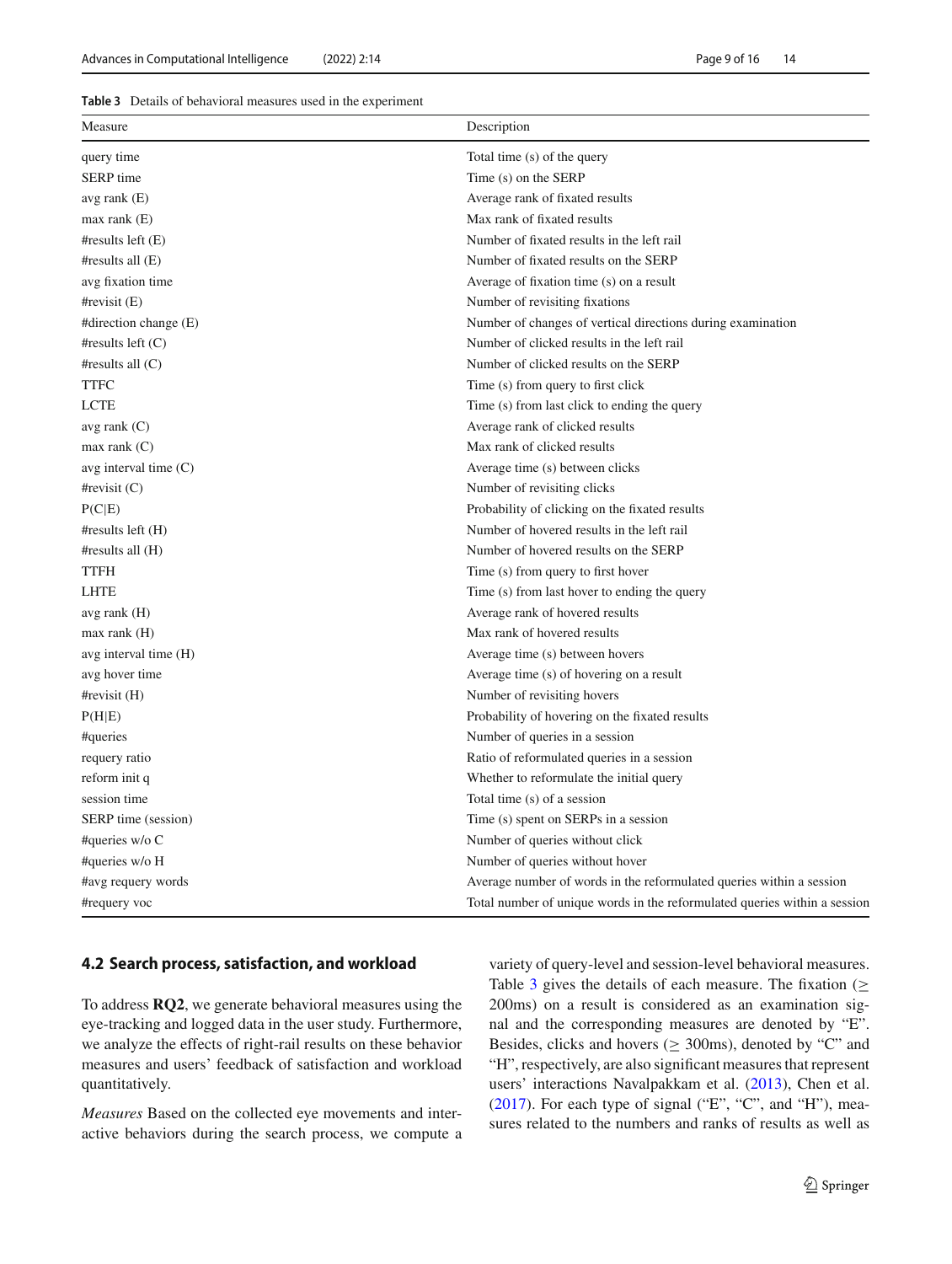the interaction speed are considered. Furthermore, we combine these signals by calculating the conditional probabilities to represent further inspection on a result, e.g., the probability of clicking on the results examined by eye-fixation (P(C|E)). We also include the dwell time measures, e.g., the time spent on the query or the corresponding SERP. In total, we obtain 28 query-level measures. As for the session-level measures, besides the basic dwell time ones (e.g., total time spent on the session, and time on the SERPs in a session), we look at the number of queries in a session and the query reformation strategies. Finally, 9 session-level measures are utilized.

To better understand the underlying aspects of the search process captured by these behavioral measures, we first inspect them via factor analysis. In particular, we conduct a Principal Component Analysis (PCA) using the standardized measures of all sessions and find that the first five components (C0–C4) can explain 67% of the variance. Figure [7](#page-10-0) shows the loadings of each behavioral measure onto the five components. Since C3 is mostly overlapped with C4, we merge these two components and finally propose four main factors. **Factor 1** (C0) contains measures related to the ranks and the numbers of examined results and hence is related to users' engagement as well as examination interactions with the SERP. **Factor 2** (C1) is related to session-level efforts and indicates the lack of interactions with the initial SERP. For example, the number of the queries without click/hover and query reformation related measures are in this factor. We assume that when a user has few interactions with the SERP and puts efforts into reformulating queries, the current query might not be successful for her. Note that "the number of clicked results in both/left sides" (denoted by "#results all  $(C)$ " and "#results left  $(C)$ ") also shows an outstanding loading on this factor, but the sign is contrary to that of other measures, so it is also consistent with the above interpretations. **Factor 3** (C2) represents the interaction speed. Time-based measures are included, e.g., "avg intervals (H/C)", "query time", "last click/hover to end (LCTE/LHTE)". **Factor 4** (C3 & C4) includes many revisit behaviors and measures representing further inspection beyond eye-fixation. Thus, it 4 reflects users' comparison among results and cautiousness for further examination.

In addition to the behavior measures, we consider the satisfaction scores of the initial query and the search session as measures for search outcomes. The perceived workload is measured by the NASA TLX Hart and Stavelan[d](#page-14-21) [\(1988](#page-14-21)), containing the levels of mental demand, physical demand, temporal demand, failure, effort, and frustration. In total, we obtain 45-dimensional measures in this part (i.e., 37 behavioral measures and 8 user feedback).

*Statistical tests* The Mann–Whitney *U* test Mann et al[.](#page-14-28) [\(1947](#page-14-28)), instead of t-test, is applied for statistical test, since most of the measures have non-normal distributions according to the K–S test. Moreover, as a treatment of the multiple comparison problem Fuh[r](#page-14-29) [\(2018\)](#page-14-29), we conduct the Benjamini–Hochberg procedure Benjamini and Hochber[g](#page-14-30) [\(1995](#page-14-30)) in the following experiments, controlling the FDR (False Discovery Rate) at the level of 0.05. In the following analysis, we show the average values of measures, along with the initial *p value* and the significant level controlled by the Benjamini–Hochberg procedure (marked by ∗). Besides the plain Mann–Whitney *U* Test, we conduct two additional two-way ANOVA(s) to involve the factors of the user and task type, respectively. Note that the main factor of our work is the right rail and we find that the multi-factorial tests reflect consistent results regarding the main factor. Therefore, we make the following analysis based on the results given by the Mann–Whitney *U* Test.

Regarding **RQ2**, we consider whether to display results in the right rail (i.e., "w/ R" and "w/o R") and whether a user examines the right rail (i.e., "w/ ER" and "w/o ER") as the variables, respectively. In particular, 11 participants have never examined the results in the right rail and 4 tasks that have no valid fixations on the right rail in our user study and thus we filtered out the sessions of these users and tasks when studying the latter variable. Table [4](#page-10-1) shows the sample sizes and the results of a post-hoc statistical power analysis using the G\*Power 3 program Faul et al[.](#page-14-31) [\(2007\)](#page-14-31). We calculate the statistical power  $(1 - \beta)$  of the Mann–Whitney U test at a two-tailed significance level of  $\alpha = 0.05$ . Different effect size parameters measured in Cohen's *d* Cohe[n](#page-14-32) [\(2013](#page-14-32)), where 0.2, 0.5, and 0.8 are defined as small, medium, and large effects. The results of post-hoc power analysis indicate that our study can detect medium and large effects in both settings effectively, referring to the conventional threshold of statistical power (1 –  $\beta \geq 0.8$ ).

*Effects of displaying right-rail results* We conduct the Mann– Whitney *U* test on behavioral, satisfaction, and workload measures. As a result, we do not observe any significant differences in behavioral measures or satisfaction measures. Meanwhile, there is some difference in the workload measure of physical demand, where a higher level of physical demand is reported in the "w/ $R$ " condition ("w/ $R$ " = 1.680, "w/o  $R$ "  $= 0.152$ ,  $p = 0.010$ , but the difference is not significant considering the FDR-controlling. In summary, the display of right-rail results has a limited influence on user behaviors, search satisfaction, or workloads in our study. The result is reasonable considering that about 1/3 of participants have never examined the right rail in our study, though all of the participants have reported using search engines in the desktop environment frequently.

*Effects of examining right-rail results* Similarly, we conduct the Mann–Whitney U test on behavioral, satisfaction, and workload measures and then correct the significance via FDR-controlling (marked by ∗). As shown in Table [5,](#page-10-2) we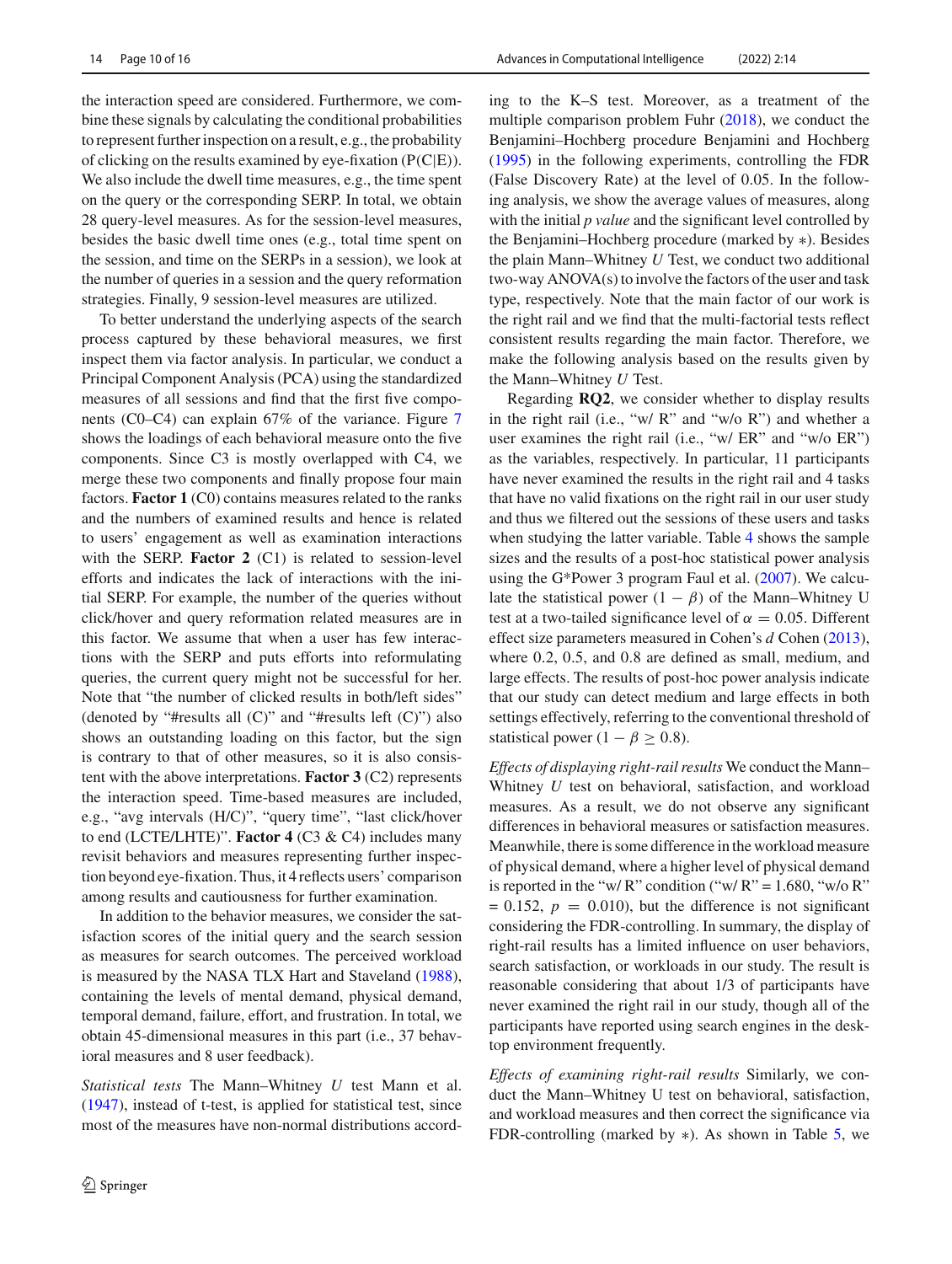

<span id="page-10-0"></span>**Fig. 7** Clusters of behavioral measures given by PCA. The colors represent the values of loadings

<span id="page-10-1"></span>**Table 4** Sample size of each condition (i.e., "w/ R", "w/o R", "w/ ER", and "w/o ER") and the results after post-hoc statistical power analysis

| Condition        | Sample Size |     | Effect Size d |           |           |
|------------------|-------------|-----|---------------|-----------|-----------|
|                  | W/          | W/O | $d = 0.2$     | $d = 0.5$ | $d = 0.8$ |
| Right Rail (R)   | 281         | 286 | 0.75          | 0.99      | 1.00      |
| Examination (ER) | 44          | 250 | 0.33          | 0.90      | 0.99      |

**Table 5** Differences in search behavior and satisfaction measures

<span id="page-10-2"></span>

|                             | <b>FID</b>     | w/ER   | $w$ / $\circ$ ER | $p_{init}$ | Sig.   |
|-----------------------------|----------------|--------|------------------|------------|--------|
| <b>Behavior</b> measure     |                |        |                  |            |        |
| #Results_all <sub>E</sub>   | 1              | 7.568  | 5.296            | $2e - 5$   | $\ast$ |
| #Results left <sub>E</sub>  | 1              | 5.750  | 4.764            | 0.024      |        |
| SERP_time_session           | 1              | 42.70  | 26.87            | $5e - 6$   | $\ast$ |
| Query_time_total            | 3              | 90.76  | 75.08            | 0.039      | -      |
| SERP_time_query             | 4              | 33.00  | 19.53            | $5e-7$     | $\ast$ |
| #Revisit <sub>E</sub>       | 4              | 4.295  | 2.360            | $2e-4$     | $\ast$ |
| #Revisit <sub>H</sub>       | 4              | 1.614  | 1.048            | 0.012      |        |
| #Direction_change $_F$      | $\overline{4}$ | 4.886  | 2.604            | $5e - 6$   | $\ast$ |
| TTFC                        | 4              | 14.56  | 7.044            | $8e-4$     | $\ast$ |
| P(H E)                      | $\overline{4}$ | 0.3565 | 0.4284           | 0.023      |        |
| P(C E)                      | 4              | 0.2336 | 0.3623           | $6e - 5$   | $\ast$ |
| <b>Satisfaction Measure</b> |                |        |                  |            |        |
| Satisfaction of session     |                | 3.432  | 3.912            | $6e - 4$   | $\ast$ |
| Satisfaction of query       |                | 3.386  | 3.832            | 0.013      |        |

Average valuse are reported. FID denotes the factor ID of the behavioral measure.  $p<sub>init</sub>$  is the initial significant level given by the Mann–Whitney *U* test and "<sup>∗</sup>" denotes that the difference is significant after conducting the Benjamini–Hochberg procedure

can observe significant differences in both behavioral and satisfaction measures.

In terms of search behavior, the measures that are affected significantly can be categorized into two main factors, i.e., **Factor 1**, which is related to users' engagement on the SERP, and **Factor 4**, which reflects comparison among results and carefulness for further examinations. In general, users are more engaged in examining the SERP when they have fixations on the right-rail results. For instance, the time spent on examining SERPs increases in both session-level and query-level measures. Naturally, users examine more results in total if examining the right rail, while it is also interesting that the number of examined left-rail results increases to some degree, though the difference is not significant after the FDR-controlling. Meanwhile, users appear to make more comparisons among results in the left rail according to the increase of revisit fixations and direction changes. Among "fixation", "hover", and "click", we consider that "click" requires the most effort, while "fixation" requires the least. Thus the differences in " $P(C|E)$ " and "TTFC" suggest that users are more careful before leaving the SERP for further examination in the "w/ ER" situation. In summary, when users examine the right-rail results, they also have more interactions with results in the left rail and appear to be more stick to the SERP for information. Furthermore, these differences indicate that users seem to be struggling more during the search in the "w/ ER" situation.

In terms of search satisfaction and workload, we observe some impacts on satisfaction measures, while no significant impacts on self-reported workloads. Users appear to be less satisfied when examining the right rail, which seems a bit surprising. We explain the decrease from the following per-spectives. For one thing, the behavioral measures in Table [5](#page-10-2) indicate that users put more effort in examining the SERP and appear to be struggling more in the "w/ ER" situation though the differences in explicit workload feedback are not significant. For another, considering the relevance distribution of right-rail results (a larger proportion of irrelevant results), we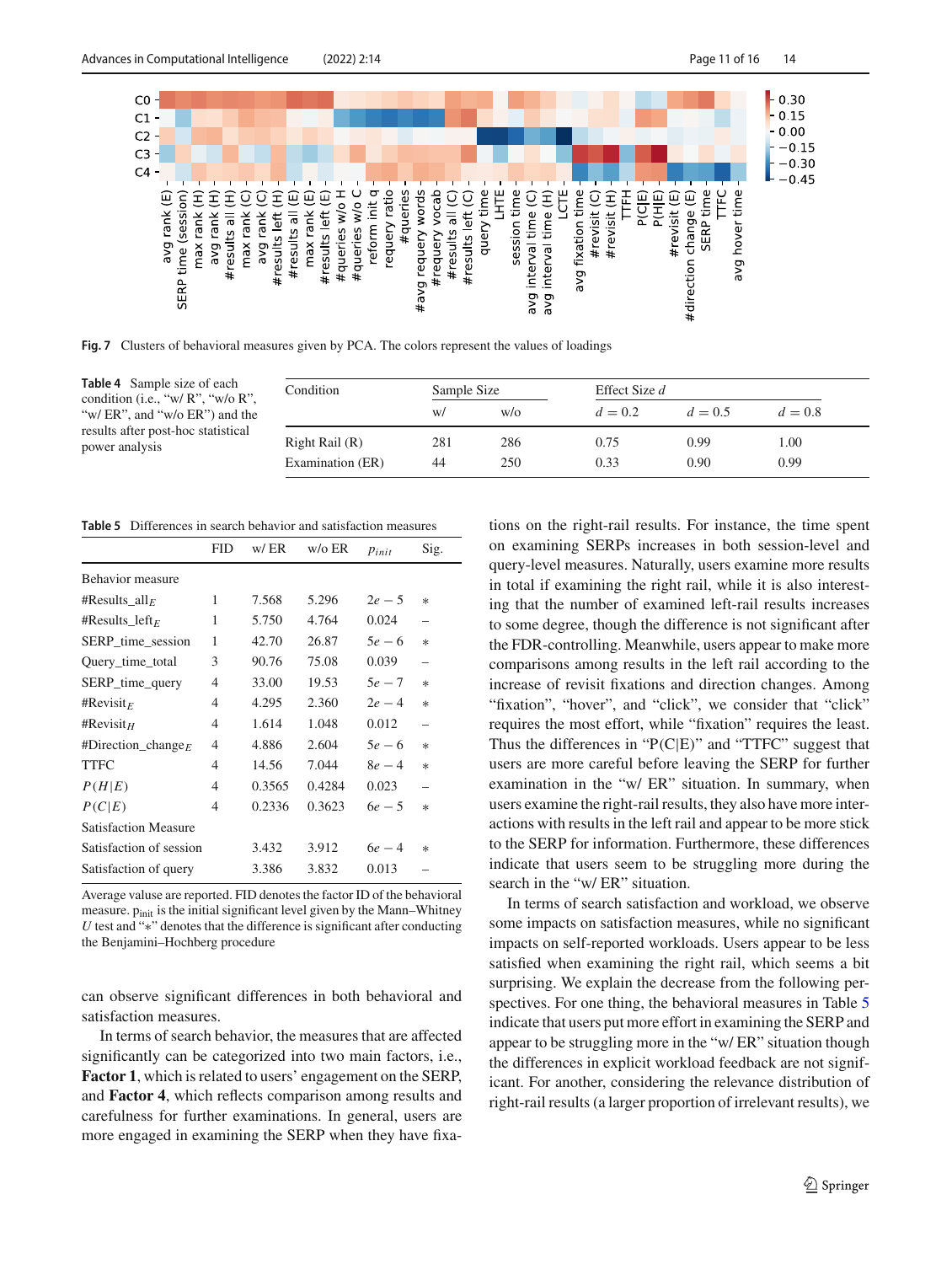assume that users might feel depressed when they examine the results that are less useful to complete the task.

*Discussion* Comparing with previous research Bota et al[.](#page-14-0) [\(2016](#page-14-0)), we observe similar effects of displaying results in the rail on search behavior. In general, whether to show results in the right rail has little significant influence on behavioral measures. However, facilitated by the eye-tracking study, we could further observe several significant differences in user behavior when users examine the right rail results, especially in engagement and carefulness measures (i.e., Factor 1 and Factor 4). It is worth mentioning that users reported significantly different workload measures, including mental demand, temporal demand, and effort in the study of Bota et al[.](#page-14-0) [\(2016\)](#page-14-0). However, few significant effects have been observed on workload measures in our experiments.We think that the different findings might be related to the interface of the experimental SERP. Recall that the results in the left rail in Bota et al. study were simple organic results, while the right rail comprised a composite entity card, involving images and textual information. In that case, the right-rail results would be much more complicated than the left-rail results, and thus more examination effort might be required. On the contrary, the left rail also contains vertical results in our study, which is also consistent with the realistic interface of commercial search engines. When the results of both sides become similarly complicated in presentation forms, the display of right rail results might not increase the perceived workload on a large scale. Furthermore, we found impacts on satisfaction when users examine the right rail results.

## **4.3 Summary**

To sum up, fixation is a more sensitive signal of examination than click in our study. Based on the fixation data, we find that the top results in the left rail are still the main focus of examination on both linear and non-linear SERPs. However, right-rail results will indeed distract some attention and cause a decrease in terms of the attention paid to the top-left items. In particular, users tend to start examining SERPs from the top-left results and examine the right rails in the latter stage of the SERP examination.

Furthermore, we investigate whether displaying or examining the right rail would affect the quantitative measures for the search process, satisfaction, and workload. As a result, the display of right-rail results generally has little influence on the search process, perceived satisfaction, or workload. However, we observe differences in search behavior and satisfaction when users examine the right-rail results. Specifically, users seem to put more effort into interacting with the results on the SERP and be more careful during the examination. Although there is rarely any difference in explicit workload measures, there exists a non-trivial decrease in search satisfaction.

# **5 Modeling examination behavior on complex SERPs**

According to the analysis above, there are differences in both search behavior and search satisfaction when users examine the right-rail results. Therefore, we attempt to predict and interpret the examination behavior on the SERP regarding **RQ3**.

### **5.1 Data, features, and models**

We aim to build a model to predict whether a user *u* will examine the right rail on a SERP *s*. Based on the sessions with right-rail results (" $w/R$ "), we filter out the sessions of the 11 users who have never examined the right rail but maintain the sessions of all the 20 tasks in prediction, because we consider the attributes of the search task itself as influential factors as well. In summary, we obtain 181 SERPs, among which 44 ones have examinations on the right-rail results.

We extract behavioral features (denoted as **BF**) and static features (denoted as **SF**) for each impression of a SERP *s*. The definitions of these features are shown in Table [6.](#page-12-0) As for the behavioral features, we select the ones that show significant differences when examining the right-rail results in Table [5.](#page-10-2) Considering the cost of collecting eye-fixation features, we only use the dwell time and click features, which are much easier to collect for search engines. As for the static features, we utilize the usefulness, attractiveness of left-rail results and the external relevance annotations of right-rail results to model the attributes of result items. Particularly, we do not use usefulness or attractiveness of right-rail results, because if a user gives a usefulness or attractiveness score of the right-rail result, it directly indicates that she has examined that. Besides, we involve some other features of the interface, including the number of right rail results and whether an entity graph is shown in the right rail.

We treat it as a binary classification task. Given the imbalanced label distribution, we evaluate it with AUC (Area Under Curve). The prediction is conducted using fivefold cross-validation, and we report the average performance on the test folds. We have trained several supervised learning methods, including support vector machine (SVM), decision tree, random forest, and gradient boosting decision tree (GBDT). These methods are implemented by sklearn and most of the hyper-parameters are set as default. Specifically, to avoid over-fitting, we use the linear kernel in SVM and set the "max\_depth" of each tree up to 2. We did not use a complex neural model in this paper, considering the limited data and its lack of interpretability.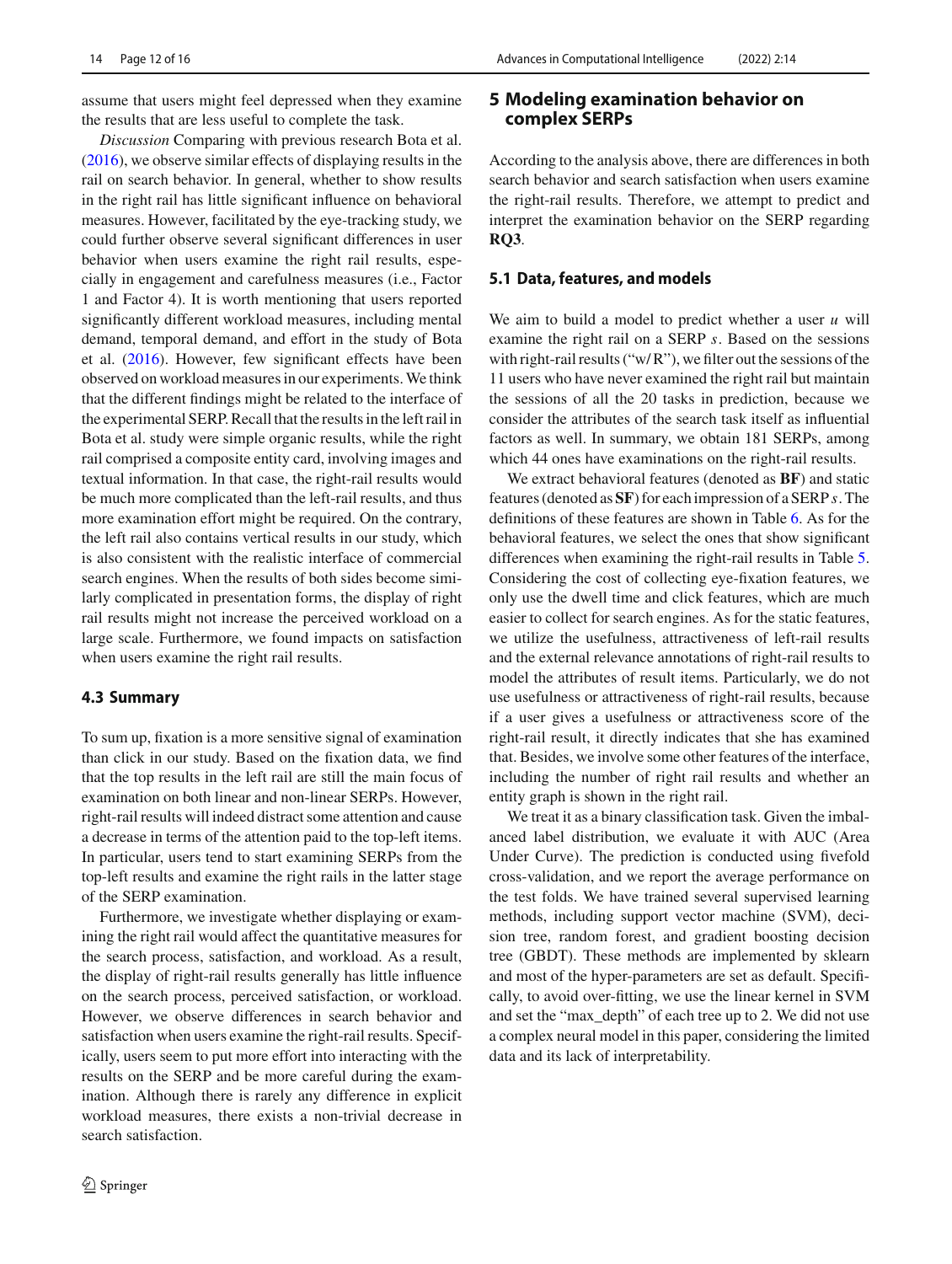<span id="page-12-0"></span>**Table 6** Features used in the prediction experiments

| Feature group     | Notion               | Description                                          |
|-------------------|----------------------|------------------------------------------------------|
| Static (Left)     | $Avg$ <sub>L</sub> L | Average value of usefulness of left-rail results     |
|                   | $Avg\_A\_L$          | Average value of attractiveness of left-rail results |
| Static (Right)    | $Avg_R_R$            | Average value of relevance of right-rail results     |
|                   | Max R R              | Maximum value of relevance of right-rail results     |
|                   | # Results R          | Number of results in the right rail                  |
|                   | Graph                | Whether there is an entity graph in the right rail   |
| <b>Behavioral</b> | SERP T S             | Time (s) spent on the SERPs in the session           |
|                   | SERP T O             | Time (s) spent on the SERP in the initial query      |
|                   | <b>TTFC</b>          | Time (s) to first click                              |

<span id="page-12-1"></span>**Table 7** Prediction performance (AUC) on different feature groups (" $\nabla/\nabla \nabla$ " indicates that the performance is significantly different from that of "SF + BF" at  $p < 0.05/0.01$ .)

|                      | Random         | SF                                             | BF                                             | $SF + BF$ |
|----------------------|----------------|------------------------------------------------|------------------------------------------------|-----------|
| <b>SVM</b>           | $0.5284\nabla$ | $0.5852$ <sup><math>\triangledown</math></sup> | 0.7596                                         | 0.7453    |
| Decision Tree        | $0.5284\nabla$ | $0.6192\sigma\sigma$                           | 0.6767                                         | 0.7064    |
| <b>GBDT</b>          | $0.5284\nabla$ | $0.6418\%$                                     | $0.7170$ <sup><math>\triangledown</math></sup> | 0.7709    |
| <b>Random Forest</b> | $0.5284\nabla$ | $0.6617$ <sup><math>\triangledown</math></sup> | 0.7675                                         | 0.7742    |

Bold reflects the best performance regarding each classifier

# **5.2 Result analysis**

*Performance comparison* Results are shown in Table [7.](#page-12-1) In general, different methods reveal similar findings when comparing these feature groups. Both static and behavioral features contribute to predicting whether a user will examine the right-rail results compared with a random classifier. The behavioral features are more effective in prediction than the static ones, even though the "BF" group includes only three-dimensional features. In most learning methods (expect SVM), combining two feature groups achieves the best performance. Meanwhile, the performance of using "BF" is quite close to that of using " $BF + SF$ ". The difference in performance between these two feature groups is not significant for most of the classifiers. The results suggest that we can utilize the behavioral features efficiently, which are much cheaper to collect than eye movements and explicit user feedback (e.g., attractiveness and usefulness assessments), to predict the examination of right-rails inferred from eyetracking.

*Feature analysis* Furthermore, we attempt to interpret the prediction model by analyzing the roles of different features to explain why users will examine the right rail. Comparing the learning methods in Table [7,](#page-12-1) the random forest classifier achieved the overall best performance and has good interpretability. Therefore, the following analysis is based on the random forest classifier. Specifically, we analyze the fea-

<span id="page-12-2"></span>**Table 8** Feature importance in prediction models and the pearson's correlation with the examination of the right rail

|                       | Max R R | $Avg_U_L$ | $Avg\_A\_L$ |
|-----------------------|---------|-----------|-------------|
| Feature importance    | 0.075   | 0.063     | 0.045       |
| Pearson's correlation | 0.2428  | $-0.2124$ | $-0.1488$   |
| $p$ -value            | 0.001   | 0.004     | 0.045       |

The "p-value" indicates the significant level of the correlation

ture importance and the feature correlation with the right-rail examination. We sort the features according to their feature importance in the model trained on "SF + BF" (average value across 5 folds). As expected, the top-3 features are all behavioral features. However, in this part, we pay more attention to the static features for interpretation. Table [8](#page-12-2) lists the following top-3 static features along with their feature importance scores. Besides, we calculate Pearson's correlation between the feature and examination. As shown in Table [8,](#page-12-2) these features have distinct influences. The max relevance of the right rail is a positive factor, while the average usefulness and attractiveness of the left rail are negative ones. The results suggest that users pay more attention to the right rail when it contains some highly relevant items. Meanwhile, the low usefulness level of the left rail will otherwise encourage users to examine the other side of the page. Compared with visual attractiveness, relevance or usefulness are still more influential.

*User-independent analysis* Besides using behavior, usefulness, and attractiveness as features to predict whether a user examines the right rail on a single SERP, we conduct a user-independent analysis. In this part, we calculate the probabilities of examining the right rail on each SERP by aggregating the labels across users, and we obtain 20 examination probabilities in total. As for features, we only consider the static features and replace the features of usefulness and attractiveness with snippet relevance and click necessity. Instead of prediction, we conduct a correlation analysis for each feature. Table [9](#page-13-0) gives the top-3 features ranked according to the absolute value of Pearson's corre-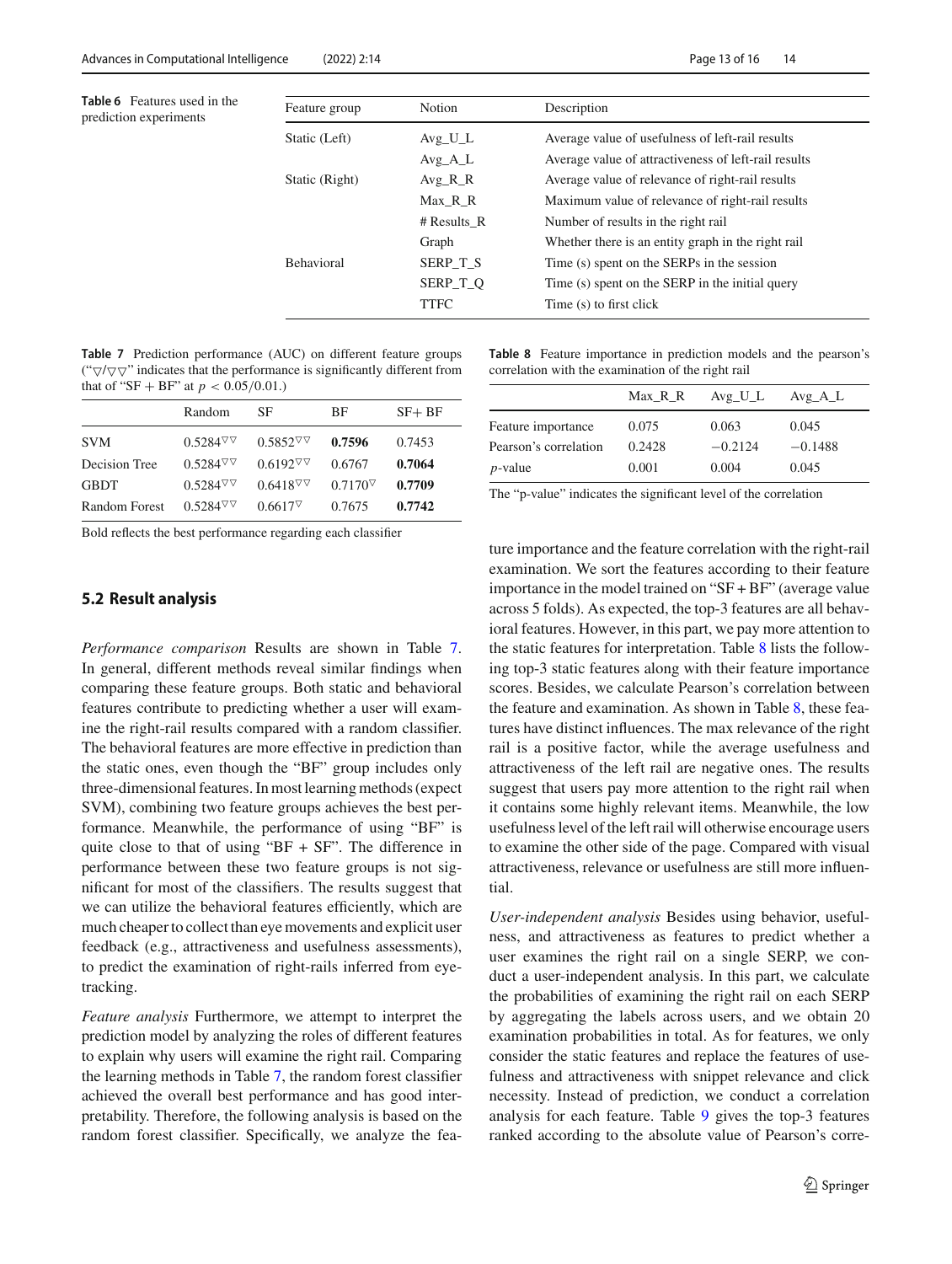<span id="page-13-0"></span>**Table 9** Pearson's correlation coefficients with examination probabilities

|                       | Max R R | Graph  | $Max_R_L$ |
|-----------------------|---------|--------|-----------|
| Pearson's correlation | 0.6518  | 0.4974 | $-0.4352$ |
| $p$ -value            | 0.002   | 0.026  | 0.055     |

The "p-value" indicates the significant level of the correlation

lation coefficients. The max relevance of right-rail results is highly correlated with examination positively. Meanwhile, users are more likely to examine the right side of the SERP especially when the left rail is less relevant. The results are consistent with the analysis in the prediction experiment. Besides, the display of the entity graph also has a positive correlation with the examination. We think that the entity graph might be a visually appealing factor.

### **5.3 Summary**

Regarding**RQ3**, we build prediction models using behavioral and static features and make further interpretations for the prediction models. In summary, the prediction results suggest that the logged behavioral features help effectively predict the examination of the right rail. Meanwhile, the correlation between static features and user examination indicates that the most relevant result in the right rail and the usefulness/relevance of the left part are two main factors. A highly relevant result on the right or a less useful/relevant left rail will encourage the right-rail examination.

# **6 Conclusions and future work**

In this paper, acknowledging that modern SERPs show results in a non-linear complex layout, we focus on investigating the effects of results in the right rail. We conduct an eye-tracking user study to collect rich user behavioral signals as well as explicit user feedback. Based on the collected data, we analyze how the right-rail results influence the allocation of examination attention (**RQ1**), their effects on the search behavior, satisfaction, and perceived workload (**RQ2**). We also build a model to predict when a user will examine the right-rail results and make further explanations by correlation analysis (**RQ3**).

Several interesting findings are made. (1) Despite the nonlinear layout and the right-rail results, examination attention is mainly allocated to the left-top results, and users tend to examine the right rail in the latter stage of examining the SERP. However, the right rail still influences the attention flow. It distracts some attention from the left-rail results, especially the top-ranked ones. (2) In general, the existence of blocked right-rail results has little influence in terms of search

behavior, reported satisfaction, or workload. However, users appear to have more interactions with results on the SERP and be more careful before conducting further inspection when they examine the right rail. Meanwhile, search satisfaction might decrease in this situation. (3) Behavioral features (e.g., dwell time) can benefit in predicting whether to examine the right rail or not. (4) Users pay more attention to relevance or usefulness during the search, and as a result, a highly relevant right-rail item or deficiency in the left part will attract users' examination of the right rail.

The findings of this work can be further applied to the related research areas, such as evaluation and interface optimization. For instance, although users still tend to focus on the results in the left rail, significant differences occur in both search process and satisfaction when they examine the right rail. Thus, the evaluation mechanism should change accordingly. Given this, understanding and modeling users' examination of right-rail results will also be helpful.

As with any research, there exist some potential limitations of our work which we would like to list as future directions. First, the number of participants is limited, as in most user studies, especially an eye-tracking one. Second, although we include a warm-up task at the beginning of the user study, participants may still misunderstand the experimental procedure and conduct some misoperation, sometimes.We believe that better warm-up training will help. Third, as an attempt to understand users' search process in the current web search environment, we utilize the results returned from the search engine without much manipulation (e.g., manipulating result relevance, vertical type, etc.), and involve different types of search tasks to make the experimental setting close to a natural one. In the future, we plan to explore more experimental controls, e.g., result relevance, some specific search intents, for a more fine-grained investigation. Moreover, we would like to develop an evaluation mechanism for non-linear SERPs based on the results of user modeling. $1, 2$  $1, 2$  $1, 2$ 

**Funding** This work is supported by the National Key Research and Development Program of China (2018YFC0831700), Natural Science Foundation of China (Grant No. 61732008, 61532011), Beijing Academy of Artificial Intelligence (BAAI) and Tsinghua University Guoqiang Research Institute.

Availability of data and materials The data set is available at Github<sup>1</sup>.

**Code availability** The code of the chrome extension developed for our user study is available at  $Github<sup>2</sup>$ .

<sup>1</sup> [https://github.com/ThuYShao/UserStudySERPDataset.git.](https://github.com/ThuYShao/UserStudySERPDataset.git)

<span id="page-13-2"></span><span id="page-13-1"></span><sup>&</sup>lt;sup>2</sup> [https://github.com/ThuYShao/ChromeExtension.git.](https://github.com/ThuYShao/ChromeExtension.git)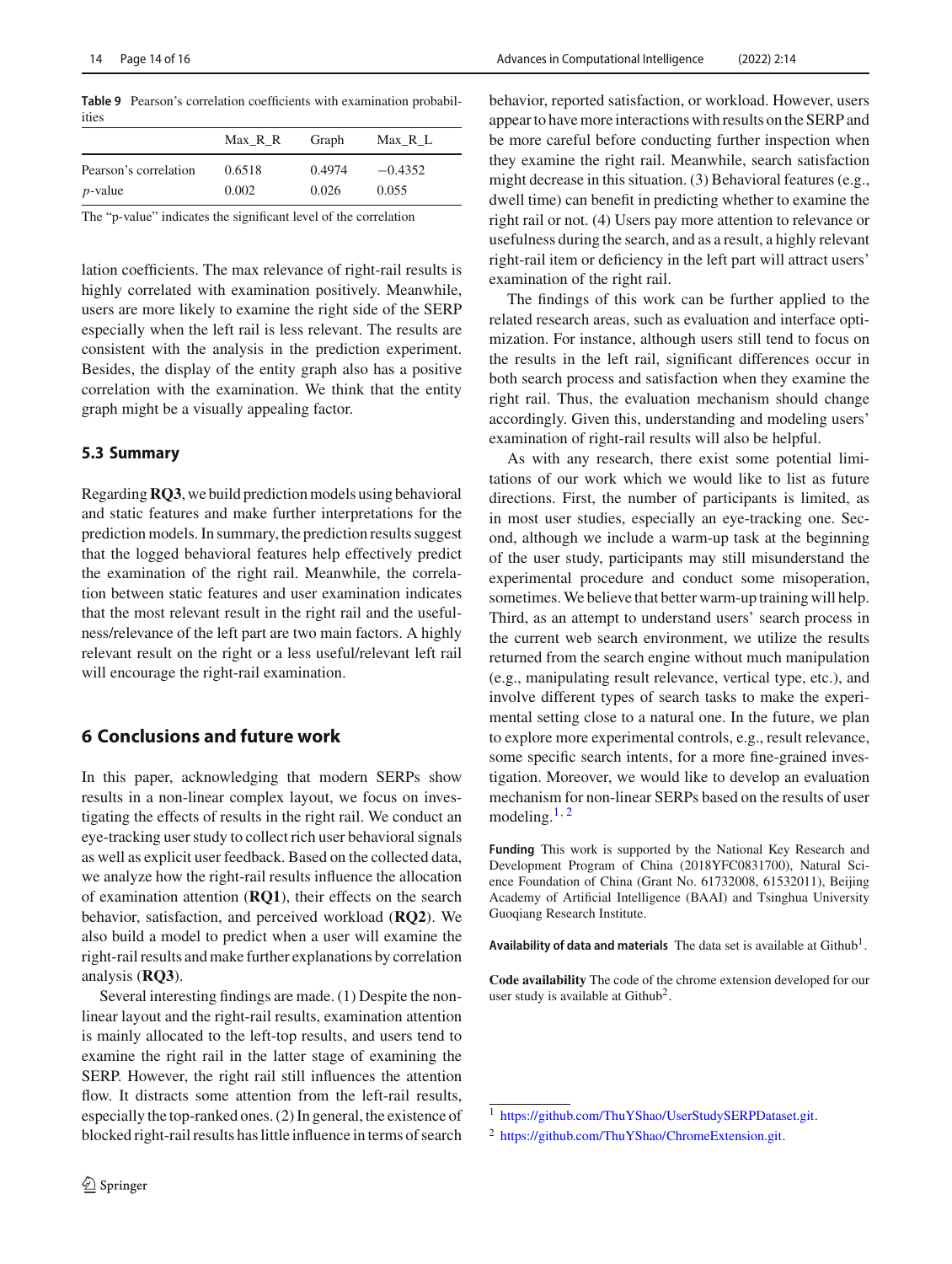### **Declarations**

**Conflict of interest** The opinions expressed in this publication are those of the authors.We have no conflicts of interest to declare that are relevant to the content of this article.

**Informed consent** All of the participants in the user study have signed the informed consent before starting the experiment.

# **References**

- <span id="page-14-1"></span>Agichtein E, Brill E, Dumais S (2006) Improving web search ranking by incorporating user behavior information. In: Proceedings of the 29th annual international acm sigir conference on research and development in information retrieval (pp. 19–26)
- <span id="page-14-9"></span>Arguello J, Capra R (2014) The effects of vertical rank and border on aggregated search coherence and search behavior. In: Proceedings of the 23rd acm international conference on conference on information and knowledge management (pp. 539–548)
- <span id="page-14-26"></span>Arguello J, Capra R, Wu W-C (2013) Factors affecting aggregated search coherence and search behavior. In: Proceedings of the 22nd acm international conference on information & knowledge management (pp. 1989–1998)
- <span id="page-14-18"></span>Arguello J, Choi B(2019) The effects of working memory, perceptual speed, and inhibition in aggregated search. ACM Transactions on Information Systems (TOIS)3731–34
- <span id="page-14-10"></span>Azzopardi L, Thomas P, Craswell N (2018) Measuring the utility of search engine result pages: an information foraging based measure. In: The 41st international acm sigir conference on research & development in information retrieval (pp. 605–614)
- <span id="page-14-30"></span>Benjamini Y, Hochberg Y (1995) Controlling the false discovery rate: a practical and powerful approach to multiple testing. J R Stat Soc Ser B (Methodological)571289–300
- <span id="page-14-0"></span>Bota H, Zhou K, Jose J M(2016) Playing your cards right: The effect of entity cards on search behaviour and workload. In: Proceedings of the 2016 acm on conference on human information interaction and retrieval (pp. 131–140)
- <span id="page-14-2"></span>Bron M, Van Gorp J, Nack F, Baltussen LB, de Rijke M(2013) Aggregated search interface preferences in multi-session search tasks. In: Proceedings of the 36th international acm sigir conference on research and development in information retrieval (pp. 123–132)
- <span id="page-14-7"></span>Chen D, Chen W, Wang H, Chen Z, Yang Q (2012) Beyond ten blue links: enabling user click modeling in federated web search. In: Proceedings of the fifth acm international conference on web search and data mining (pp. 463–472)
- <span id="page-14-14"></span>Chen J, Mao J, Liu Y, Zhang F, Zhang M, Ma S (2021) Towards a better understanding of query reformulation behavior in web search. In: Proceedings of the web conference 2021 (pp. 743–755)
- <span id="page-14-27"></span>Chen Y, Zhou K, Liu Y, Zhang M, Ma S (2017) Meta-evaluation of online and offline web search evaluation metrics. In: Proceedings of the 40th international acm sigir conference on research and development in information retrieval (pp. 15–24)
- <span id="page-14-19"></span>Chuklin A, de Rijke M (2016) Incorporating clicks, attention and satisfaction into a search engine result page evaluation model. In: Proceedings of the 25th acm international on conference on information and knowledge management (pp. 175–184)
- <span id="page-14-32"></span>Cohen J (2013) Statistical power analysis for the behavioral sciences. Academic press
- <span id="page-14-17"></span>Dumais S T, Buscher G, Cutrell E (2010) Individual differences in gaze patterns for web search. In: Proceedings of the third symposium on information interaction in context (pp. 185–194)
- <span id="page-14-31"></span>Faul F , Erdfelder E, Lang A -G, Buchner A, (2007) G∗ power 3: A flexible statistical power analysis program for the social, behavioral, and biomedical sciences. Behavior research methods 392175–191
- <span id="page-14-24"></span>Fleiss JL (1971) Measuring nominal scale agreement among many raters. Psychol Bull 765378
- <span id="page-14-29"></span>Fuhr N (2018) Some common mistakes in ir evaluation, and how they can be avoided. In Acm sigir forum 51:32–41
- <span id="page-14-21"></span>Hart S G, Staveland L E (1988) Development of nasa-tlx (task load index): Results of empirical and theoretical research. In: Advances in psychology (Vol. 52, pp. 139–183). Elsevier
- <span id="page-14-4"></span>Hotchkiss G, Alston S, Edwards G, (2005) Eye tracking study
- <span id="page-14-12"></span>Huang J, White R W, Dumais S (2011) No clicks, no problem: using cursor movements to understand and improve search. In: Proceedings of the sigchi conference on human factors in computing systems (pp. 1225–1234)
- <span id="page-14-15"></span>Lagun D, Hsieh C -H, Webster D, Navalpakkam V (2014) Towards better measurement of attention and satisfaction in mobile search. In: Proceedings of the 37th international acm sigir conference on research & development in information retrieval (pp. 113–122)
- <span id="page-14-16"></span>Li X, Liu Y, Mao J, He Z, Zhang M, Ma S (2018) Understanding reading attention distribution during relevance judgement. In: Proceedings of the 27th acm international conference on information and knowledge management (pp. 733–742)
- <span id="page-14-6"></span>Liu Z, Liu Y, Zhou K, Zhang M, Ma S (2015) Influence of vertical result in web search examination. In: Proceedings of the 38th international acm sigir conference on research and development in information retrieval (pp. 193–202)
- <span id="page-14-13"></span>Liu M, Mao J, Liu Y, Zhang M, Ma S (2019) Investigating cognitive effects in session-level search user satisfaction. In: Proceedings of the 25th acm sigkdd international conference on knowledge discovery & data mining (pp. 923–931)
- <span id="page-14-25"></span>Lorigo L, Haridasan M, Brynjarsdóttir H, Xia L, Joachims T, Gay G,Pan B (2008) Eye tracking and online search: Lessons learned and challenges ahead. J Am Soc Inf Sci Technol 5971041–1052
- <span id="page-14-23"></span>Luo C, Liu Y, Sakai T, Zhang F, Zhang M, Ma S (2017) Evaluating mobile search with height-biased gain. In: Proceedings of the 40th international acm sigir conference on research and development in information retrieval (pp. 435–444)
- <span id="page-14-28"></span>Mann H B, Whitney D R (1947) On a test of whether one of two random variables is stochastically larger than the other. Ann Math Stat 50– 60
- <span id="page-14-20"></span>Mao J, Liu Y, Kando N, Zhang M, Ma S (2018) How does domain expertise affect users' search interaction and outcome in exploratory search? ACM Trans Inf Syst (TOIS) 3641–30
- <span id="page-14-22"></span>Mao J, Liu Y, Zhou K, Nie J -Y, Song J, Zhang M, Luo H (2016) When does relevance mean usefulness and user satisfaction in web search? In: Proceedings of the 39th international acm sigir conference on research and development in information retrieval (pp. 463–472)
- <span id="page-14-11"></span>Mat-Hassan M, Levene M (2005) Associating search and navigation behavior through log analysis. J Am Soc Inf Sci Technol 569913– 934
- <span id="page-14-8"></span>Navalpakkam V, Jentzsch L, Sayres R, Ravi S, Ahmed A, Smola A (2013) Measurement and modeling of eye-mouse behavior in the presence of nonlinear page layouts. In: Proceedings of the 22nd international conference on world wide web, pp 953–964
- <span id="page-14-3"></span>Rele R S, Duchowski A T (2005) Using eye tracking to evaluate alternative search results interfaces. In: Proceedings of the human factors and ergonomics society annual meeting, Vol. 49, pp 1459–1463
- <span id="page-14-5"></span>Sakai T, Zeng Z (2020) Retrieval evaluation measures that agree with users' serp preferences: Traditional, preference-based, and diversity measures. ACM Trans Inf Syst (TOIS) 3921–35